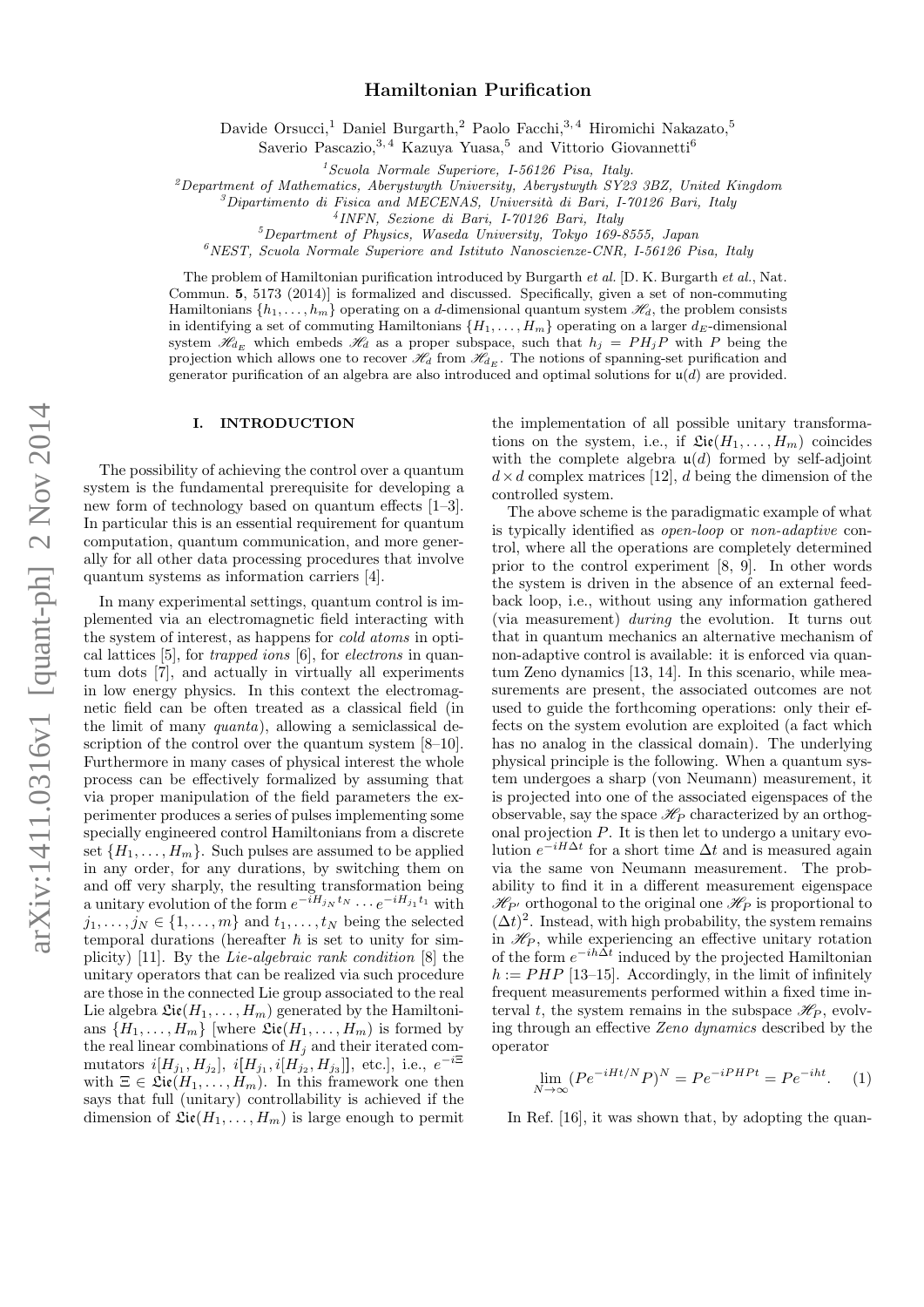tum Zeno dynamics, the control that the experimenter can enforce on a quantum system can be greatly enhanced. For example, consider the case where the set of engineered Hamiltonians contains only two commuting elements  $H_1$  and  $H_2$ . The associated Lie algebra they generate is just two-dimensional and hence is not sufficient to induce full controllability, even for the smallest quantum system, a qubit — indeed dim $[\mathfrak{u}(d = 2)] = 4$ . Under these conditions, it turns out that for a proper choice of the projection  $P$  it may happen that the projected counterparts  $h_1 = PH_1P$  and  $h_2 = PH_2P$  of the control Hamiltonians do not commute. Accordingly the Lie algebra generated by  $\{h_1, h_2\}$  can be much larger than the one associated with  $\{H_1, H_2\}$ , and consequently the control exerted much finer. In particular the enhancement can be exponential in the system size. For instance in Ref. [16] an explicit example is given where two commuting Hamiltonians  $H_1$  and  $H_2$  act on a chain of n qubits, and once a proper Zeno projection  $P$  is applied on the first qubit of the chain the resulting Zeno Hamiltonians  $h_1$  and  $h_2$  generate the full algebra of traceless Hermitian operators acting on the remaining  $n-1$  qubits (which is a Lie algebra of dimension  $4^{n-1}$ ), thus allowing to perform any unitary operations on them. Moreover, it can be shown that this is indeed a quite general phenomenon. In fact a simple argument [16] shows that if a system is controllable for a specific choice of the parameters, then it is controllable for almost all choices of the parameters (with respect, e.g., to the Lebesgue measure). In the present case it means that, for almost all choices of a rank- $2^{n-1}$  projection P and of two commuting Hamiltonians  $\{H_1, H_2\}$ , the system is fully controllable in the projected subspace  $\mathcal{H}_P$  with the Hamiltonians  $h_1 = PH_1P$  and  $h_2 = PH_2P$ .

The aforementioned results of [16] show that as few as two commuting Hamiltonians, when projected on a smaller subspace of dimension d through the Zeno mechanism, may achieve to generate the whole Lie algebra  $u(d)$ . The scope of the present article is to investigate the opposite question: given a set of Hamiltonians  $\{h_1, \ldots, h_m\}$ , which are non-commuting in general, is it possible to extend them to a set of commuting Hamiltonians  $\{H_1, \ldots, H_m\}$  from which  $h_i$  can be obtained via a proper projection of the latter (i.e.,  $h_j = PH_jP$ )? We call this operation *Hamiltonian purification*, taking inspiration from similar problems which have been investigated in quantum information. For instance, we recall that by the state purification [4] a quantum mixed state  $ρ$  on a system  $S \cong \mathcal{H}_d$  is extended to a pure state  $|\psi_ρ\rangle$ on a system  $S + A \cong \mathcal{H}_d \otimes \mathcal{H}_d$ , from which  $\rho$  can be recovered through a partial trace over the ancilla system  $A \cong \mathcal{H}_d$ . Another similar result can be obtained for the channel purification (Stinespring dilation theorem) or for the purification of positive operator-valued measure (POVM) (Naimark extension theorem), according to which all the completely positive trace-preserving linear maps and all the generalized measurement procedures, respectively, can be described as unitary transformations

on an extended system followed by partial trace [4, 17].

In what follows we start by presenting a formal characterization of the Hamiltonian purification problem and of the associated notions of spanning-set purification and generator purification of an algebra (see Sec. II). Then we prove some theorems regarding the minimal dimension  $d_E^{\text{(min)}}$  $E_E^{(\text{min})}$  of the extended Hilbert space needed to purify a given set of operators  $\{h_1, \ldots, h_m\}$ . Specifically, in Sec. III we analyze the case in which one is interested in purifying two linearly independent Hamiltonians. In this context we provide the exact value for  $d_E^{(\min)}$  when the input Hilbert space has dimension  $d = 2$  or  $d = 3$  and give lower and upper bounds for the remaining configurations. In Sec. IV instead we present a generic construction which allows one to put a bound on  $d_E^{\text{(min)}}$  when the set of the operators  $\{h_1, \ldots, h_m\}$  contains an arbitrary number m of linearly independent elements. In Sec. V we discuss the case in which the total number of linearly independent elements of  $\{h_1, \ldots, h_m\}$  is maximum, i.e., equal to  $d^2$  with d being the dimension of the input Hilbert space. Under this condition we compute the exact value of  $d_E^{\text{(min)}}$  $E_E^{\text{(min)}}$ , showing that it is equal to  $d^2$ . As we shall see this corresponds to provide a spanning-set purification of the whole algebra  $\mathfrak{u}(d)$  in terms of the largest commutative subalgebra of  $\mathfrak{u}(d^2)$ . Finally in Sec. VI we prove that it is always possible to obtain a generator purification of the algebra  $\mathfrak{u}(d)$  with an extended space of dimension  $d_E = d + 1$ , i.e., in terms of the largest commutative subalgebra of  $\mathfrak{u}(d+1)$ . Conclusions and perspectives are given in Sec. VII, and the proof of a Theorem is presented in the Appendix.

## II. DEFINITIONS AND BASIC PROPERTIES

In this section we start by presenting a rigorous formalization of the problem and discuss some basic properties.

Definition 1 (Hamiltonian purification). Let  $S :=$  ${h_1, \ldots, h_m}$  be a collection of m self-adjoint operators (Hamiltonians) acting on a Hilbert space  $\mathcal{H}_d$  of dimension d. Given then a collection  $\mathcal{S}_{ext} := \{H_1, \ldots, H_m\}$ of self-adjoint operators acting on an extended Hilbert space  $\mathcal{H}_{d_E}$  which includes  $\mathcal{H}_d$  as a proper subspace (i.e.,  $d_E = \dim \mathcal{H}_{d_E} \ge d$ , we say that  $\mathcal{S}_{ext}$  provides a purification for S if all elements of  $S_{ext}$  commute with each other, i.e.,

$$
[H_j, H_{j'}] = 0, \quad \text{for all } j, j', \tag{2}
$$

and are related to those of  $S$  as

$$
h_j = PH_jP, \quad \text{for all } j,\tag{3}
$$

where P is the orthogonal projection onto  $\mathcal{H}_d$  [18].

The requirement (2) that the operators of  $\mathcal{S}_{\text{ext}}$  are pairwise commuting implies that such a set spans an Abelian (i.e., commutative) subalgebra of  $\mathfrak{u}(d_E)$ , and that  $H_i$  can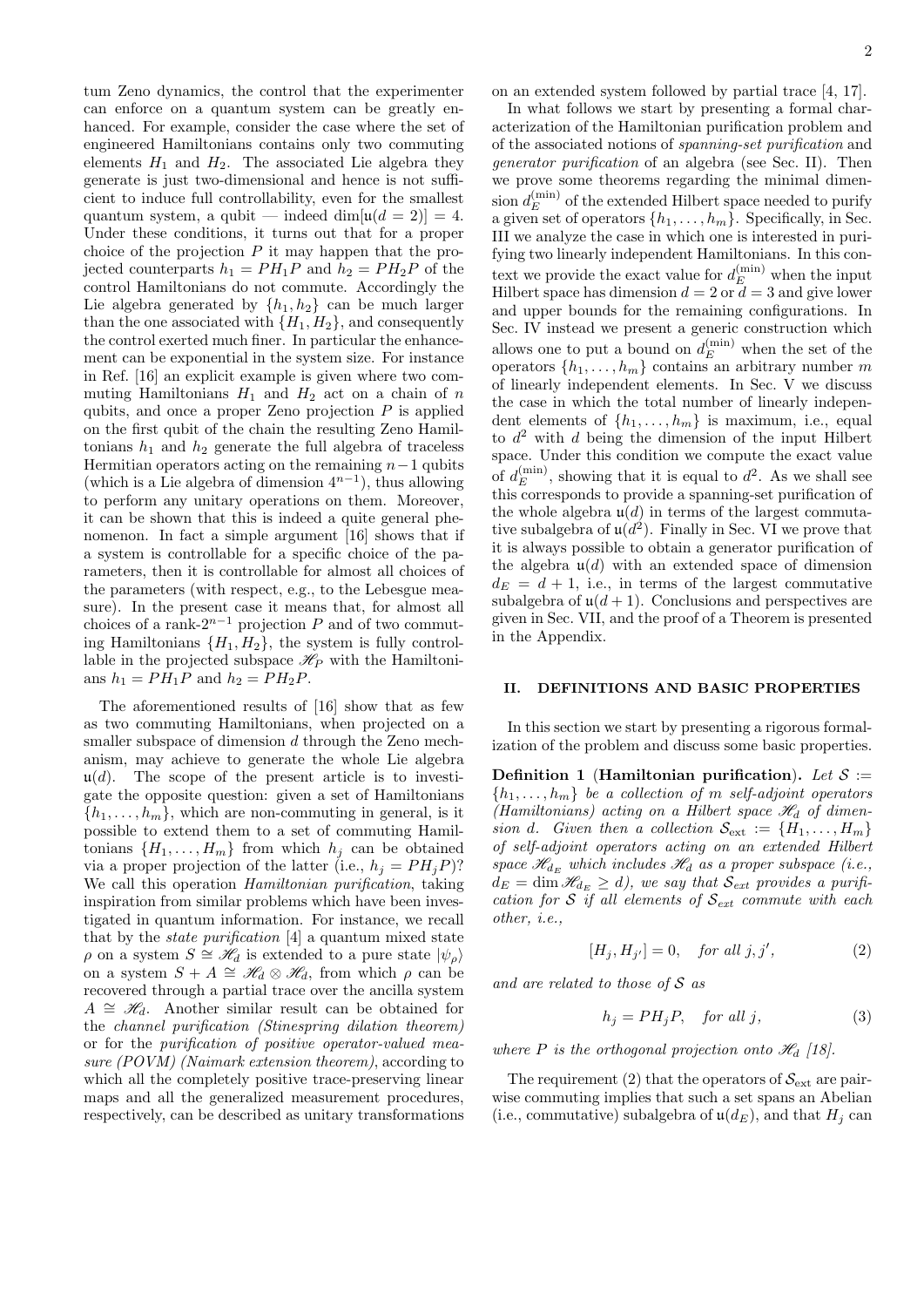be simultaneously diagonalized with a single unitary operator  $U$  [21], i.e.,

$$
H_1 = U D_1 U^{\dagger}, \dots, H_m = U D_m U^{\dagger}, \tag{4}
$$

with  $D_1, \ldots, D_m$  being real diagonal matrices.

By construction, it is clear that each one of the elements of  $\mathcal{S}_{ext}$  in general depends upon *all* the operators of the set  $S$  which one wishes to purify, and not just upon the one it extends. Furthermore, if  $h_i$  satisfy some special relations, identifying  $S_{\text{ext}}$  may be simpler than in the general case. For instance, if all the elements of  $S$  admit a set of common eigenvectors, they already commute in the subspace spanned by those eigenvectors. Then, we are left with the simpler problem of making the operators commute only on the complementary subspace. To keep the analysis as general as possible we will not consider these special cases in the following. We will however make use of the linearity of Eq. (3) to simplify the analysis.

**Lemma 1.** Let  $S = \{h_1, \ldots, h_m\}$  be a collection of selfadjoint operators acting on the Hilbert space  $\mathcal{H}_d$  and suppose that a purifying set  $\mathcal{S}_{ext} = \{H_1, \ldots, H_m\}$  can be constructed on  $\mathcal{H}_{d_E}$ . Then:

1. Given  $S' = \{h'_1, \ldots, h'_{m'}\}$  a collection of selfadjoint operators obtained by taking linear combinations of the elements of  $S$ , *i.e.*,

$$
h_i' = \sum_{j=1}^{m} \alpha_{i,j} h_j \tag{5}
$$

with  $\alpha_{i,j}$  being elements of a real rectangular  $m' \times$  $m$  matrix, then a purifying set for  $\mathcal{S}'$  on  $\mathscr{H}_{d_E}$  is provided by  $S'_{ext} = \{H'_1, \ldots, H'_{m'}\}$  with elements

$$
H_i' = \sum_{j=1}^{m} \alpha_{i,j} H_j; \tag{6}
$$

- 2. Any subset of linearly independent elements of S corresponds to a subset of linearly independent elements in  $\mathcal{S}_{ext}$  (the opposite statement being not true in general, i.e., linear independence among the elements of  $\mathcal{S}_{ext}$  does not imply linear independence among the elements of  $S$ );
- 3. For  $\lambda_1, \ldots, \lambda_m \in \mathbb{R}$ , calling  $I_d$  the identity on  $\mathcal{H}_d$ and  $I_{d_E}$  the identity on  $\mathcal{H}_{d_E}$ , a purifying set for

$$
\{h_1 + \lambda_1 I_d, \dots, h_m + \lambda_m I_d\} \tag{7}
$$

is given by

$$
\{H_1 + \lambda_1 I_{d_E}, \dots, H_m + \lambda_m I_{d_E}\};\tag{8}
$$

4. For any unitary  $U \in \mathcal{U}(d)$ , setting  $\widetilde{U} = U \oplus I_{d_F-d} \in$  $U(d_E)$ , a purifying set for

$$
\{Uh_1U^{\dagger},\ldots,Uh_mU^{\dagger}\}\tag{9}
$$

is given by

$$
\{\widetilde{U}H_1\widetilde{U}^{\dagger},\ldots,\widetilde{U}H_m\widetilde{U}^{\dagger}\}.
$$
 (10)

Proof. These facts are all trivially verified.

3

 $\Box$ 

Property 1 of Lemma 1 implies that a purifying set  $\mathcal{S}_{ext} = \{H_1, \ldots, H_m\}$  can be extended by linearity to a purification of any linear combinations of the elements of  $\mathcal{S} = \{h_1, \ldots, h_m\}$ . Accordingly we can say that the purification of  $S$  by  $S_{\text{ext}}$  naturally induces a purification of the algebra spanned by the former by the algebra of the latter (more on this in Sec. II A). It is also clear that the fundamental parameter of the Hamitonian purification problem is not the number of elements of  $\mathcal S$  but instead the maximum number of linearly independent elements which can be found in  $S$ . Therefore, without loss of generality, in the following we will assume  $m$  to coincide with such a number, i.e., that all the elements of  $S$  are linearly independent. Then, by Property 2 of Lemma 1 also the elements of  $\mathcal{S}_{ext}$  share the same property. By the same token, also the normalization of the operators  $h_j$  can be fixed a priori. Property 3 can be used instead to assume that all the elements of  $S$  be traceless (an option which we shall invoke from time to time to simplify the analysis). Finally Property 4 can be exploited to arbitrarily fix a basis on  $\mathcal{H}_d$ , e.g., the one which diagonalizes the first element of  $S$ .

As we shall see in the following sections the mere possibility of finding a purification for a generic set  $S$  can be easily proved. A less trivial issue is to determine the *minimal* dimension  $d_E^{\text{(min)}}$  $E_E^{(\text{min})}$  of the Hilbert space  $\mathscr{H}_{d_E}$  which guarantees the existence of a purifying set for a generic collection S on  $\mathcal{H}_d$ . Clearly the value of  $d_E^{\text{(min)}}$  will depend on the dimension d of the Hilbert space  $\mathcal{H}_d$  and on the number of (linearly independent) elements  $m$  of the set, i.e.,  $d_E^{\text{(min)}} = d_E^{\text{(min)}}$  $E^{(\text{min})}(d,m).$ 

By construction it is clear that this quantity cannot be smaller than  $d$  and than  $m$ , i.e.,

$$
d_E^{(\min)} \ge \max\{d, m\}.\tag{11}
$$

This is a simple relation which, on one side, follows from the observation that  $\mathcal{H}_{d_E}$  being an extension of  $\mathcal{H}_d$  must have dimension  $d_E$  at least as large as d. On the other side the inequality  $d_E^{(\min)} \geq m$  can be verified by exploiting the fact that the diagonal  $d_E \times d_E$  matrices  $D_i$ entering Eq. (4) must be linearly independent in order to fulfill Property 2 of Lemma 1. Actually for all non-trivial cases the inequality is strict, resulting in

$$
d_E^{(\min)} \ge \max\{d+1, m+1\}.\tag{12}
$$

In fact when the initial Hamiltonians  $\{h_1, \ldots, h_m\}$  do not already commute, we need to expand the dimension of the space at least by one, obtaining  $d_E^{(\min)} \geq d+1$ . Moreover the inequality  $d_E \geq m+1$  always holds, unless the identity  $I_d$  lies in the span of  $\{h_1, \ldots, h_m\}$ . Suppose in fact that we can purify a set of  $m$  linearly independent Hamiltonians in dimension  $m$ ; then the linear span of the m (linearly independent) diagonal matrices  $D_i$  in Eq. (4) includes also the identity matrix  $I_{d_E}$ . Because for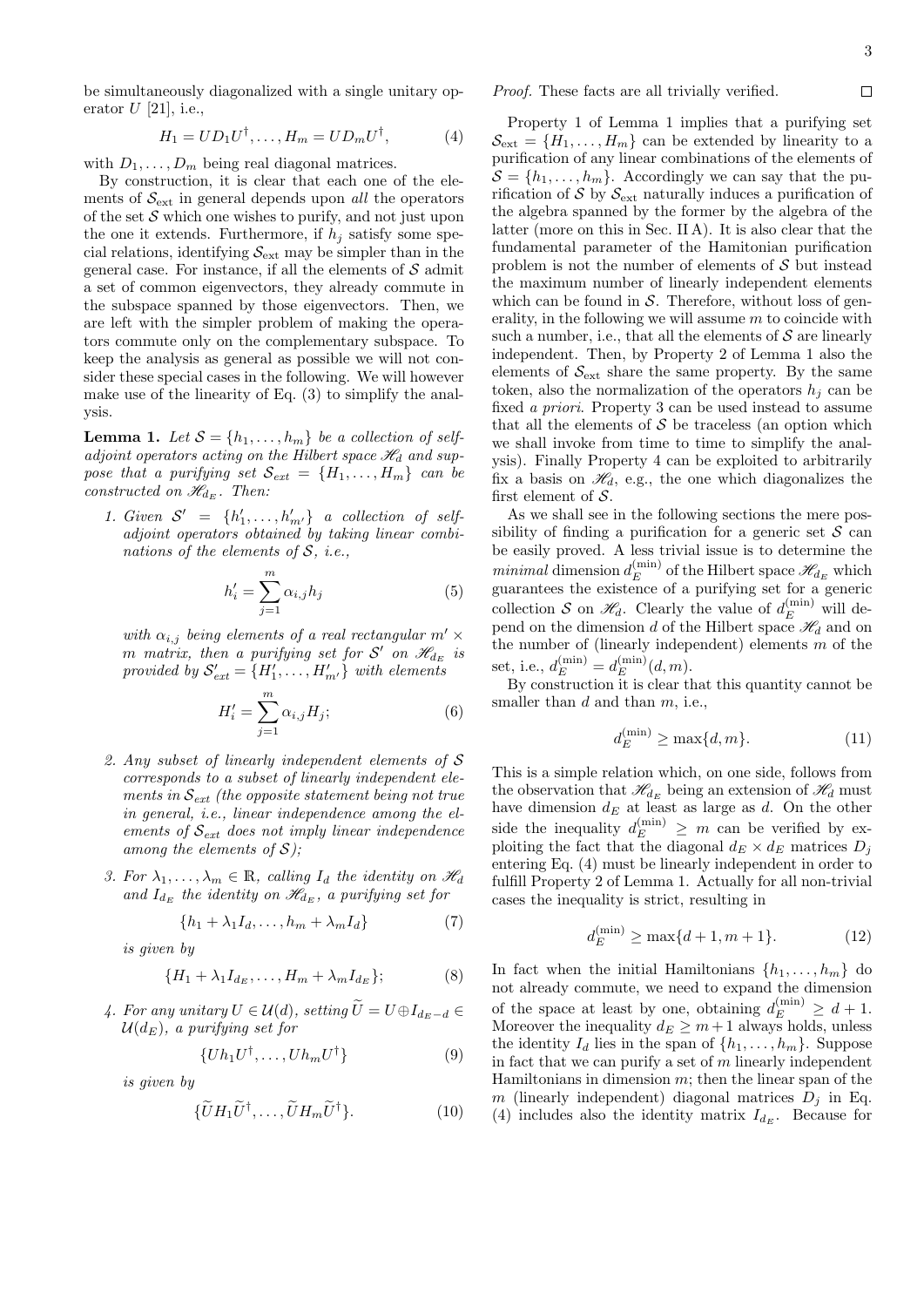any unitary U we have  $UI_{d_E}U^{\dagger} = I_{d_E}$ , the projection of  $I_{d_E}$  on  $\mathcal{H}_d$  gives the identity on that subspace, and in conclusion we have that  $I_d \in \text{span}(h_1, \ldots, h_m)$ . Since this is not true in the general case, we obtain  $d_E^{(\min)} \geq$  $m+1$ .

### A. Algebra purification

As anticipated in the previous section the linearity property of the Hamiltonian purification scheme allows us to introduce the notion of purification of an algebra. Specifically there are at least two different possibilities:

Definition 2 (Purification(s) of an algebra). Let a be a Lie algebra of self-adjoint operators on  $\mathcal{H}_d$ . Given a commutative Lie algebra A of self-adjoint operators on  $\mathcal{H}_{d_E}$  we say that it provides

- 1. a spanning-set purification (or simply an algebra purification) of a when we can provide an Hamiltonian purification of a spanning set (e.g., a basis) of the latter in  $\mathfrak{A}$ ;
- 2. a generator purification of a when we can provide a Hamiltonian purification of a generating set of the latter in  $\mathfrak{A}$ .

The spanning-set purification typically requires the purification of more Hamiltonians than the generator purification. For instance in Sec. V we shall see that the (optimal) spanning-set purification of  $\mathfrak{u}(d)$  requires  $\mathfrak A$  to be the largest commutative subalgebra of  $\mathfrak{u}(d^2)$ , while in Sec. VI we shall see the generator purification requires  $\mathfrak A$  to be the largest commutative subalgebra of  $\mathfrak u(d+1)$ . At the level of quantum control via the Zeno effect, the advantage posed by the spanning-set purification is associated with the fact that, in contrast to the scheme based on generator purification, no complicated concatenation of Zeno pulses would be necessary to realize a desired control over a system on  $\mathcal{H}_d$ : any unitary operator  $e^{-iht}$ on the latter can in fact be simply obtained as in Eq. (1) by choosing  $H$  to be the linear combination of commuting Hamiltonians which purifies h on  $\mathcal{H}_{d^2}$ . On the contrary, in the case of generator purification, first we have to decompose  $e^{-iht}$  into a sequence of pulses of the form  $e^{-ih_{j_N}t_N} \cdots e^{-ih_{j_1}t_1}$  with  $h_j$  being taken from the generator sets of operators for which we do have a purification. Then each of the pulses  $e^{-ih_{j_k}t_k}$  entering the previous decomposition is realized as in Eq. (1) with a proper choice of the purifying Hamiltonians. See Fig. 1 for a pictorial representation.

#### III. PURIFICATION OF  $m = 2$  OPERATORS

In this section we discuss the case of the purification of two linearly independent Hamiltonians (i.e.,  $m = 2$ ), providing bounds and exact solutions. In particular we



spanning-set purification

Figure 1: Pictorial representation of the control achieved via spanning-set purification (red line) and generator purification (blue lines) of an algebra. In the the former case an arbitrary unitary transformation  $e^{-iht}$  on  $\mathcal{H}_d$  is obtained via a single Zeno sequence  $(1)$  with H being the purification of h. For generator purification instead one has to use a collection of Zeno sequences, one for each of the generator pulses  $e^{-ih_{j_k}t_k}$ which are needed to implement  $e^{-iht}$ . The black tick lines represent the iterated projections on the system.

first present a simple construction which shows how to purify into an extended Hilbert space  $\mathcal{H}_{d_E}$  of dimension  $d_E = 2d$ , implying hence  $d_E^{\text{(min)}}$  $E_E^{(\text{min})}(d, m = 2) \leq 2d$  (Proposition 1). Such a result is interesting because it is elegant and simple to prove. However it is certainly not the optimal. Indeed we will show that the following inequality always holds

$$
\left\lceil \frac{3d}{2} \right\rceil \le d_E^{(\min)}(d, m = 2) \le 2d - 1. \tag{13}
$$

See Proposition 4 (lower bound) and Proposition 3 (upper bound). For  $d = 2$  (qubit) and  $d = 3$  (qutrit) this allows us to compute exactly  $d_E^{\text{(min)}}$  $E_E^{(\text{min})}(d, m = 2)$ , obtaining respectively

$$
d_E^{(\min)}(d=2, m=2) = 3, \text{ for a qubit}, \text{(14)}
$$

$$
d_E^{(\min)}(d=3, m=2) = 5, \text{ for a qutrit.} (15)
$$

For larger values of the system dimension  $d$  there is a gap between the lower and upper bounds of the inequality (13). Numerical evidences conducted for  $d = 4, 5, 6$ however suggest that the former should be always attainable. See Fig. 2.

Proposition 1 (Purification of  $m = 2$  operators with  $d_E = 2d$ . Let  $S = \{h_1, h_2\}$  be a collection of two self-adjoint operators acting on the Hilbert space  $\mathcal{H}_d$ . Then a purifying set can be constructed on  $\mathscr{H}_{d_E} = \mathscr{H}_d \otimes$  $\mathcal{H}_2$ , with  $\mathcal{H}_2$  being two-dimensional (qubit space) (i.e.,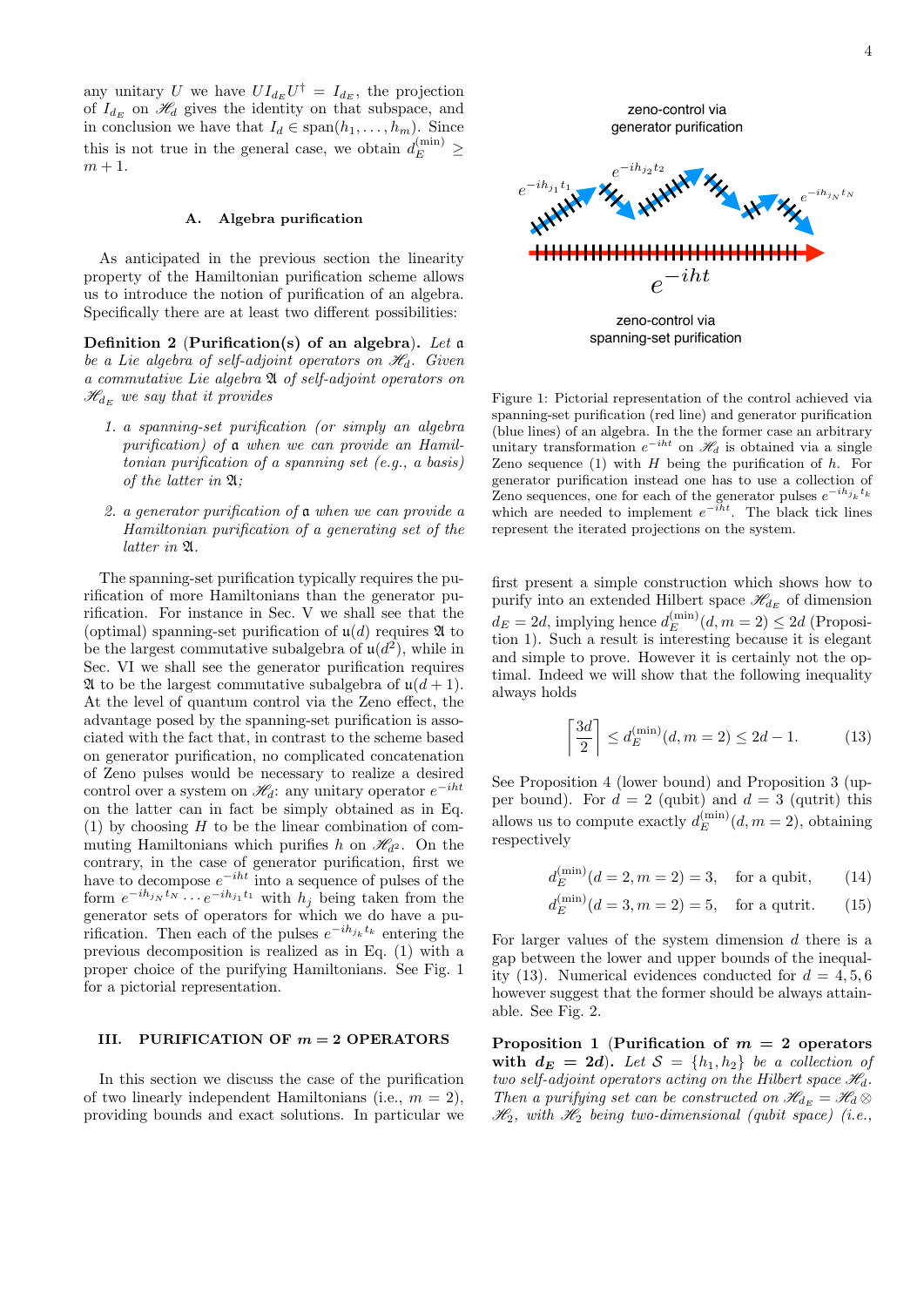

Figure 2: Graphical representation of the bounds (13) for  $d_E^{(\text{min})}(d,m)$  for  $m=2$  as a function of d. The blue points give the dimensions for which an explicit construction is known (Propositions 2 and 3). The gray line gives the lower bound of Proposition 4, and the black points give the values of  $d_E^{(\text{min})}(d, 2)$  estimated by numerical inspection.

 $d_E = 2d$ ). In particular we can take

$$
H_1 = h_1 \otimes I_2 + h_2 \otimes X,
$$
  
\n
$$
H_2 = h_2 \otimes I_2 + h_1 \otimes X,
$$
  
\n
$$
P = I_d \otimes (I_2 + Z)/2,
$$
\n(16)

where X and Z are the Pauli operators on  $\mathcal{H}_2$  [19].

Proof. The proof easily follows from the properties of Pauli operators. But, to get a better intuition on what is going on, it is useful to adopt the following block-matrix representation for  $H_i$  and  $P$ , i.e.,

$$
H_1 = \begin{pmatrix} h_1 & h_2 \\ h_2 & h_1 \end{pmatrix}, \quad H_2 = \begin{pmatrix} h_2 & h_1 \\ h_1 & h_2 \end{pmatrix}, \quad P = \begin{pmatrix} I_d & 0 \\ 0 & 0 \end{pmatrix},
$$
  
from which the commutativity is evident [20].

from which the commutativity is evident [20].

As we shall see in the next section, Proposition 1 admits a generalization for arbitrary values of m. Specifically, independently of the dimension of  $\mathcal{H}_d$  (e.g., also for infinite-dimensional systems), we can construct a purification of  $m$  not necessarily commuting Hamiltonians, by simply adding an m-level system to the original Hilbert space. In the case  $\mathcal{H}_d$  is finite-dimensional this implies that a purification for  $m$  Hamiltonians can always be achieved with an extended Hilbert space which has at most m times the dimension of the original one, i.e.,  $d_E = md$ . This of course is not the best option. Indeed already for  $d = 2$  (qubit) and  $m = 2$ , it is possible to show (see Proposition 2 below) that the purification of

two arbitrary Hamiltonians  $h_1$  and  $h_2$  is attained with a qutrit, i.e.,  $d_E = d+1 = 3$ , and this is clearly the optimal solution.

Proposition 2 (Optimal purification of  $m = 2$  operators of a qubit). Let  $S = \{h_1, h_2\}$  be a collection composed of two self-adjoint operators acting on the Hilbert space  $\mathcal{H}_2$  of a qubit. Then a purifying set can be constructed on the Hilbert space  $\mathcal{H}_{d_E}$  of dimension  $d_E = 3$  (qutrit space).

Proof. We prove the thesis by providing an explicit purification. To do so we first notice that, up to irrelevant additive and renormalization factors, the operators  $h_1$ and  $h_2$  can be expressed as

$$
h_1 = Z, \qquad h_2 = Z + \alpha(X\cos\theta + Y\sin\theta), \qquad (18)
$$

with  $\alpha$  and  $\theta$  being real parameters. Indicating then with  $\{|0\rangle, |1\rangle\}$  the eigenvectors of Z, we define  $\mathcal{H}_{d_E}$  as the space spanned by the vectors  $\{|0\rangle, |1\rangle, |2\rangle\}$  with  $|2\rangle$  being an extra state which is assumed to be orthogonal to both  $|0\rangle$  and  $|1\rangle$ . We hence introduce the operators on  $\mathcal{H}_{d_E}$ which in the basis  $\{|0\rangle, |1\rangle, |2\rangle\}$  have the following matrix form,

$$
\widetilde{H}_1 = \begin{pmatrix} Z & 0 \\ \hline 0 & \sqrt{2} & 0 \\ 0 & \sqrt{2} & 0 \end{pmatrix},
$$
\n
$$
\widetilde{H}_2 = \begin{pmatrix} M & \sqrt{2} \, e^{-i\theta} \\ \hline \sqrt{2} \, e^{i\theta} & 0 & 0 \end{pmatrix}, \tag{19}
$$

with  $M := X \cos \theta + Y \sin \theta$ . One can easily verify that they commute,  $[\widetilde{H}_1, \widetilde{H}_2] = 0$ , and when projected on the subspace  $\{|0\rangle, |1\rangle\}$  they yield the matrices Z and M, respectively. Defining hence  $H_1$  and  $H_2$  as the operators

$$
H_1 = \widetilde{H}_1, \qquad H_2 = \widetilde{H}_1 + \alpha \widetilde{H}_2,\tag{20}
$$

one notices that this is indeed a purifying set of  $S$ .  $\Box$ 

For arbitrary values of d an improvement with respect to Proposition 1 is obtained as follows:

Proposition 3 (Purification of  $m = 2$  operators with  $d_E = 2d - 1$ ). Let  $S = \{h_1, h_2\}$  be a collection composed of two self-adjoint operators acting on the Hilbert space  $\mathcal{H}_d$ . Then, a purifying set can be constructed on  $\mathscr{H}_{d_E} = \mathscr{H}_{2d-1}$ , implying hence  $d_E^{(min)}$  $E^{(min)}(d,m=$  $2) \leq 2d - 1.$ 

Proof. According to Eq. (4) to construct a purifying set we have to find a unitary matrix  $U \in \mathcal{U}(2d-1)$  such that

$$
h_1 = PUD_1U^{\dagger}P,
$$
  
\n
$$
h_2 = PUD_2U^{\dagger}P,
$$
\n(21)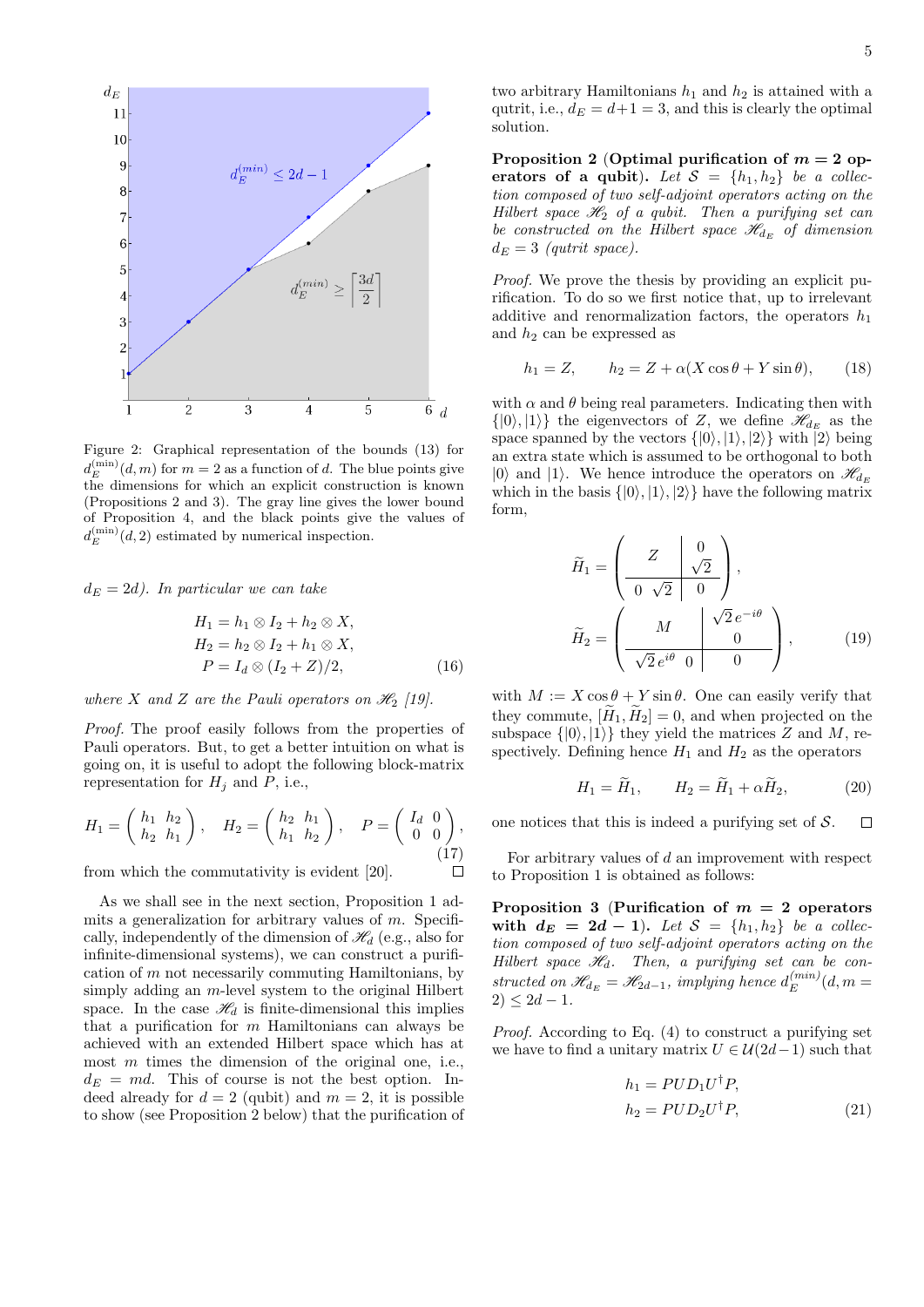with  $D_1, D_2 \in \mathcal{D}iag(2d-1)$  being real diagonal matrices of dimension 2d − 1. In  $\mathcal{H}_{d_E} = \mathcal{H}_d \oplus \mathcal{H}_{d-1}$  we can write

$$
P = \left(\begin{array}{c|c} I_d & 0\\ \hline 0 & 0_{d-1} \end{array}\right), \qquad PU = \left(\begin{array}{c|c} L & R\\ \hline 0 & 0_{d-1} \end{array}\right), \qquad (22)
$$

where L is a  $d \times d$  matrix, R is a  $d \times (d-1)$  matrix, and the rows of PU are orthogonal to each other,  $LL^{\dagger}+RR^{\dagger} = I_d$ , since  $PUU^{\dagger}P = P$ . We then write

$$
D_1 = \left(\begin{array}{c|c} D_1^L & 0 \\ \hline 0 & D_1^R \end{array}\right), \quad D_2 = \left(\begin{array}{c|c} D_2^L & 0 \\ \hline 0 & D_2^R \end{array}\right), \tag{23}
$$

where  $D_1^L, D_2^L$  are diagonal  $d \times d$  matrices and  $D_1^R, D_2^R$ are diagonal  $(d-1) \times (d-1)$  matrices. Then we notice that the equations in (21) are equivalent to

$$
h_1 = LD_1^L L^{\dagger} + RD_1^R R^{\dagger},
$$
  
\n
$$
h_2 = LD_2^L L^{\dagger} + RD_2^R R^{\dagger},
$$
  
\n
$$
LL^{\dagger} + RR^{\dagger} = I_d.
$$
 (24)

To find the purification, we need to solve these equations.

*First equation:* we choose without loss of generality  $h_1$ to be positive definite: this can be obtained by adding  $\alpha I_d$  with  $\alpha > -$  min  $\sigma(h_1)$  [where  $\sigma(X)$  denotes the spectrum of X]. Then,  $\sqrt{h_1}$  is the Hermitian positive-definite matrix such that  $(\sqrt{h_1})^2 = h_1$ . We also choose

$$
L = \frac{1}{\lambda} \sqrt{h_1} V,\tag{25}
$$

where V is an arbitrary unitary matrix,  $VV^{\dagger} = I_d$ . Notice that for any unitary V we have  $\lambda^2 LL^{\dagger} =$ bities that for any unitary v we have  $\lambda^2 L L' = \overline{h_1} V V^{\dagger} \sqrt{h_1} = h_1$ . Accordingly to solve the first of the equations in (24) we can simply take  $D_1^L = \lambda^2 I_d$  and  $D_1^R = 0.$ 

Third equation: recast the third equation in the form

$$
RR^{\dagger} = I_d - LL^{\dagger} = I_d - \frac{1}{\lambda^2} h_1.
$$
 (26)

This equation can be solved for  $R$  if and only if the righthand side is a positive semi-definite matrix with nonnull kernel. This can be accomplished by choosing  $\lambda^2$  := max  $\sigma(h_1)$ , so that the smallest eigenvalue of  $I_d - \lambda^{-2}h_1$ is equal to zero (this is easily seen in the basis in which  $h_1$  is diagonal) [22]. Explicitly, we can write

$$
I_d - \frac{1}{\lambda^2} h_1 = W \left( \frac{D' \mid 0}{0 \mid 0} \right) W^{\dagger}
$$
  
= 
$$
\left( W' \mid 0 \right) \left( \frac{D' \mid 0}{0 \mid 0} \right) \left( \frac{W'^{\dagger}}{0} \right), \qquad (27)
$$

where  $W$  and  $D'$  are obtained with the spectral theorem and W' is a  $d \times (d-1)$  matrix obtained from W deleting its last column. So a solution to the third equation is given by  $R = W' \sqrt{D'}$ .

Second equation: we exploit the fact that  $V$  is so far an arbitrary unitary matrix. We take  $D_2^R = 0$ , and then we are left with

$$
h_2 = \frac{1}{\lambda^2} \sqrt{h_1} V D_2^L V^{\dagger} \sqrt{h_1},\tag{28}
$$

or equivalently

$$
\lambda^2 h_1^{-1/2} h_2 h_1^{-1/2} = V D_2^L V^{\dagger},\tag{29}
$$

which can be solved for V and  $D_2^L$  using the spectral theorem.

In conclusion, the explicit purification of  $h_1$  and  $h_2$ , with  $h_1$  positive definite, are found by extending

$$
PU = \left(\begin{array}{c|c}\n\lambda^{-1} \sqrt{h_1} \, V & W' \sqrt{D'} \\
\hline\n0 & 0_{d-1}\n\end{array}\right) \tag{30}
$$

to a unitary matrix U and then expressing  $H_1$  and  $H_2$  as

$$
H_1 = U\left(\frac{\lambda^2 I_d \middle| 0}{0 \middle| 0_{d-1}}\right) U^{\dagger}, \quad H_2 = U\left(\frac{D_2^L \middle| 0}{0 \middle| 0_{d-1}}\right) U^{\dagger}.
$$
\n(31)

Proposition 4 (Lower bound on the purification of  $m=2$  operators). The minimum dimension  $d_E^{(min)}$ E of the extended space on which it is possible to purify an arbitrary set of two Hamiltonians  $\{h_1, h_2\}$  acting on  $\mathscr{H}_{d}$  is greater or equal to 3d/2, i.e.,  $d_{E}^{(min)}$  $E^{(min)}_{E}(d,m=2) \geq$  $\lceil 3d/2\rceil$ .

*Proof.* We want to find  $H_1$  and  $H_2$ ,

$$
H_1 = \left(\frac{h_1 \mid B_1}{B_1^{\dagger} \mid C_1}\right), \qquad H_2 = \left(\frac{h_2 \mid B_2}{B_2^{\dagger} \mid C_2}\right), \qquad (32)
$$

such that  $[H_1, H_2] = 0$ . Writing the commutators in block form, we obtain the following three equations

$$
[h_1, h_2] = -B_1 B_2^{\dagger} + B_2 B_1^{\dagger},
$$
  
\n
$$
h_1 B_2 - h_2 B_1 = -B_1 C_2 + B_2 C_1,
$$
  
\n
$$
B_1^{\dagger} B_2 - B_2^{\dagger} B_1 = -[C_1, C_2].
$$
\n(33)

Actually in order to prove the thesis, we need to consider just the first of these equations. In general  $[h_1, h_2]$  can be of maximal rank, i.e., of rank d [23]. On the other hand  $B_1$  and  $B_2$  have ranks at most equal to  $d_E - d$  (the number of their columns), and so  $-B_1B_2^{\dagger} + B_2B_1^{\dagger}$  has rank at most equal to  $2d_E - 2d$ . Therefore we have to impose  $d = \text{rank}(-B_1B_2^{\dagger} + B_2B_1^{\dagger}) \leq 2d_E - 2d$ , which implies  $d_E > 3d/2$ .  $\Box$ 

For  $d = 2$  the lower bound of Proposition 4 is trivial as it only predicts that the minimal value  $d_E^{(\text{min})}$  $E_E^{\text{(mm)}}$  should be 3 which is the smallest dimension we can hope for to construct a space  $\mathcal{H}_{d_E}$  that admits a proper bi-dimensional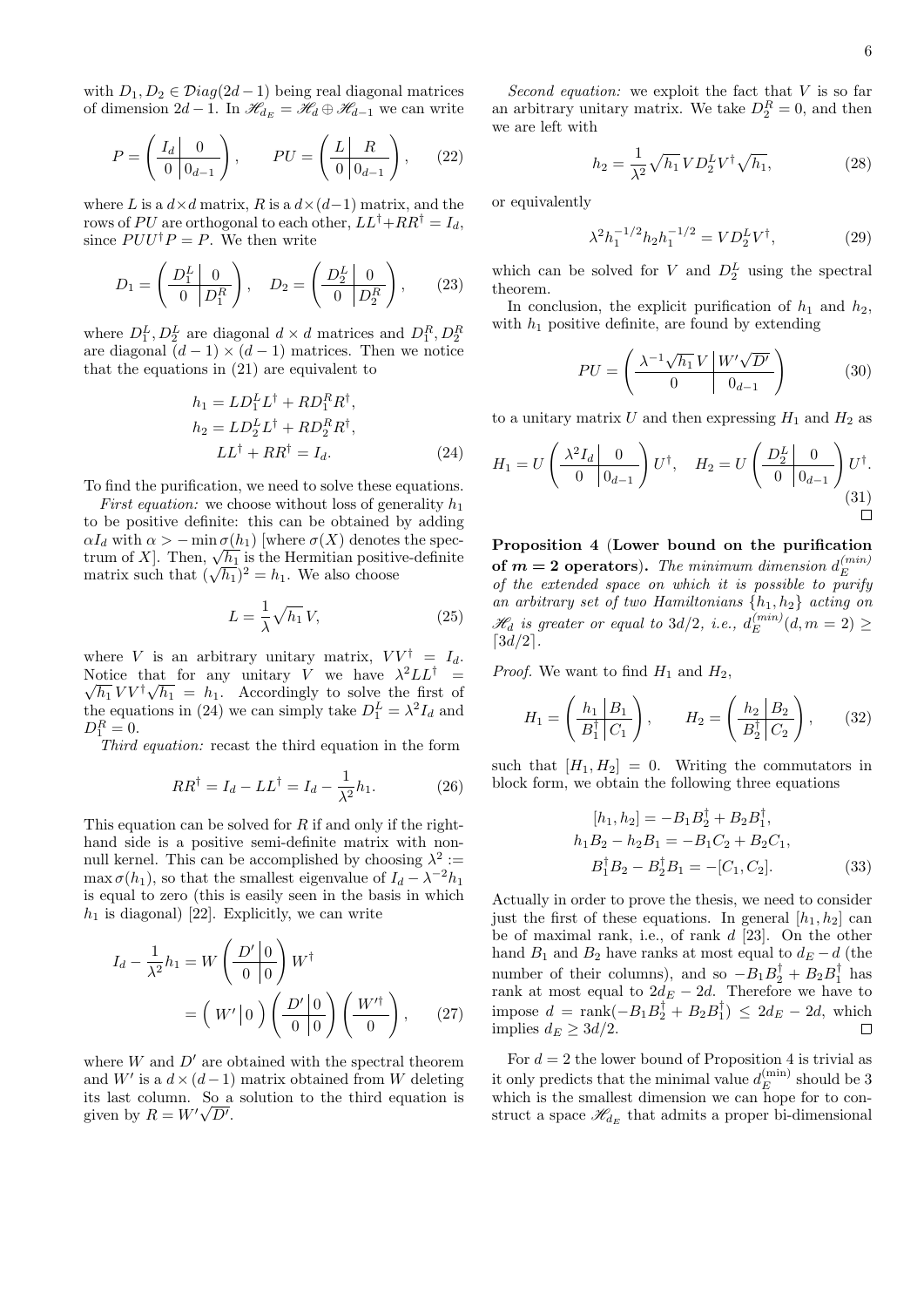subspace. In Proposition 2 we have explicitly provided a purification for the case  $m = 2$  and  $d = 2$ , which uses exactly  $d_E = 3$ , proving hence that the inequality of Proposition 4 is tight at least in this case. The same result holds for  $d = 3$ , as it is clear by comparing Proposition 4 with Proposition 3, yielding Eq. (15).

# IV. AN UPPER BOUND FOR  $d_{E}^{\text{(min)}}(d,m)$  for ARBITRARY m AND d

Here we provide an explicit construction which generalizes Proposition 1 to the case in which  $S$  is composed of  $m \geq 2$  linearly independent elements and allows us to prove the following upper bound

$$
d_E^{(\min)}(d,m) \le md. \tag{34}
$$

While it is not tight [e.g., see Propositions 2 and 3 as well as Eq. (38) below] this bound most likely gives the proper scaling in terms of the parameter d at least for small values of  $m$ .

Theorem 1 (Purification of m operators with  $d_E = md$ . Let  $S = \{h_1, \ldots, h_m\}$  be a collection of selfadjoint operators acting on the Hilbert space  $\mathcal{H}_d$ . Then, a purifying set can be constructed on  $\mathcal{H}_{d_E} = \mathcal{H}_d \otimes \mathcal{H}_m$ , implying hence Eq. (34).

Proof. We work in a fixed orthonormal basis, in which  $\{|e_1\rangle, \ldots, |e_d\rangle\}$  span  $\mathcal{H}_d$ ,  $\{|f_1\rangle, \ldots, |f_m\rangle\}$  span  $\mathcal{H}_m$ , and thus  $\{|e_{\ell}\rangle \otimes |f_i\rangle\}_{\ell \in \{1,\ldots,d\}, i \in \{1,\ldots,m\}}$  span the extended space  $\mathscr{H}_{d_E} = \mathscr{H}_d \otimes \mathscr{H}_m$ . We then use the spectral theorem to write  $h_i = U_i D_i U_i^{\dagger}$ ,  $\forall i$ , with  $D_i$  and  $U_i$  being operators which, in the orthonormal basis  $\{|e_1\rangle, \ldots, |e_d\rangle\}$ , are described by diagonal and unitary matrices, respectively. A purifying set can then be assigned by introducing the following operator in  $\mathcal{H}_{d_E}$ 

$$
W := \frac{1}{\sqrt{m}} \sum_{i=1}^{m} U_i \otimes f_{1i},
$$
 (35)

where  $f_{ij} := |f_i\rangle\langle f_j|, f_i := f_{ii} = |f_i\rangle\langle f_i|$ . One gets

$$
WW^{\dagger} = \frac{1}{m} \sum_{i,j=1}^{m} U_i U_j^{\dagger} \otimes f_{1i} f_{j1} = I_d \otimes f_1 =: P. \quad (36)
$$

Therefore, W is a partial isometry in  $\mathcal{H}_{d_E}$  and P is the orthogonal projection onto its range  $\mathscr{H}_d$  ⊗  $\mathbb{C}|f_1\rangle \cong \mathscr{H}_d$ . Now consider its polar decomposition  $W = P\ddot{U}$  for some (non-unique) unitary U on  $\mathcal{H}_{d_F}$ . [In terms of representative matrices in the canonical basis the projection P selects the first d rows of an arbitrary  $md \times md$  matrix. Therefore, since the first  $d$  rows of  $W$  are orthonormal they can be extended to build up a unitary matrix  $U \in \mathcal{U}(md)$ , such that  $W = PU$ . By explicit computation one can then observe that the following identity holds:

$$
h_i \otimes f_1 = PU(mD_i \otimes f_i)U^{\dagger}P. \tag{37}
$$

Accordingly the purifying set can be identified with the  $\Box$ operators  $H_i = U(mD_i \otimes f_i)U^{\dagger}$ .

# V. OPTIMAL PURIFICATION OF THE WHOLE ALGEBRA  $(m = d^2)$

In this section we focus on the case where the set  $S$ one wishes to purify is large enough to span the whole algebra  $\mathfrak{u}(d)$  of  $\mathcal{H}_d$ , i.e., according to Definition 2, we study the spanning-set purification problem of  $\mathfrak{u}(d)$ . This corresponds to having  $m = d^2$  linearly independent elements in  $S$  (the maximum allowed by the dimension of the Hilbert space of the problem). It turns out that for this special case  $d_E^{(\min)}$  $E_E^{\text{(mm)}}$  can be computed exactly showing that it saturates the bound of Eq.  $(12)$ , i.e.,

$$
d_E^{(\min)}(d, m = d^2) = d^2.
$$
 (38)

On one hand this incidentally confirms that the bound of Theorem 1 is not thight. On the other hand it shows that a spanning-set purification for  $\mathfrak{u}(d)$  requires the largest commutative subalgebra of  $\mathfrak{u}(d^2)$  as minimal purifying algebra.

We start by proving this result for the case of  $n$  qubits (i.e.,  $d = 2^n$ ), as this special case admits a simple analysis (see Proposition 5 and Corollary 1). The case of arbitrary d is instead discussed in Theorem 2 by presenting a construction which allows one to purify an arbitrary set of  $m = d^2$  linearly independent Hamiltonians in an extended Hilbert space of dimension  $d^2$ . Finally in Theorem 3 we prove that the explicit solution proposed in Theorem 2 is far from being unique.

Proposition 5 (Optimal purification of  $\mathfrak{u}(2)$ ). A spanning-set purification for the algebra of  $\mathfrak{u}(2)$  can be constructed on an extended Hilbert space of dimension  $d_E = 4$ , i.e.,  $\mathcal{H}_{d_E} = \mathcal{H}_4$ . This is the optimal solution.

Proof. By Property 3 of Lemma 1 we can restrict the problem to the case of the traceless operators of  $\mathcal{H}_2$ , i.e., we can focus on the  $\mathfrak{su}(2)$  subalgebra. A set of linearly independent elements for such a space is provided by the Pauli matrices  $\{X, Y, Z\}$ . A purifying set  $\{\Sigma_x, \Sigma_y, \Sigma_z\}$ of  $\{X, Y, Z\}$  on  $\mathcal{H}_4$  can then be exhibited explicitly, con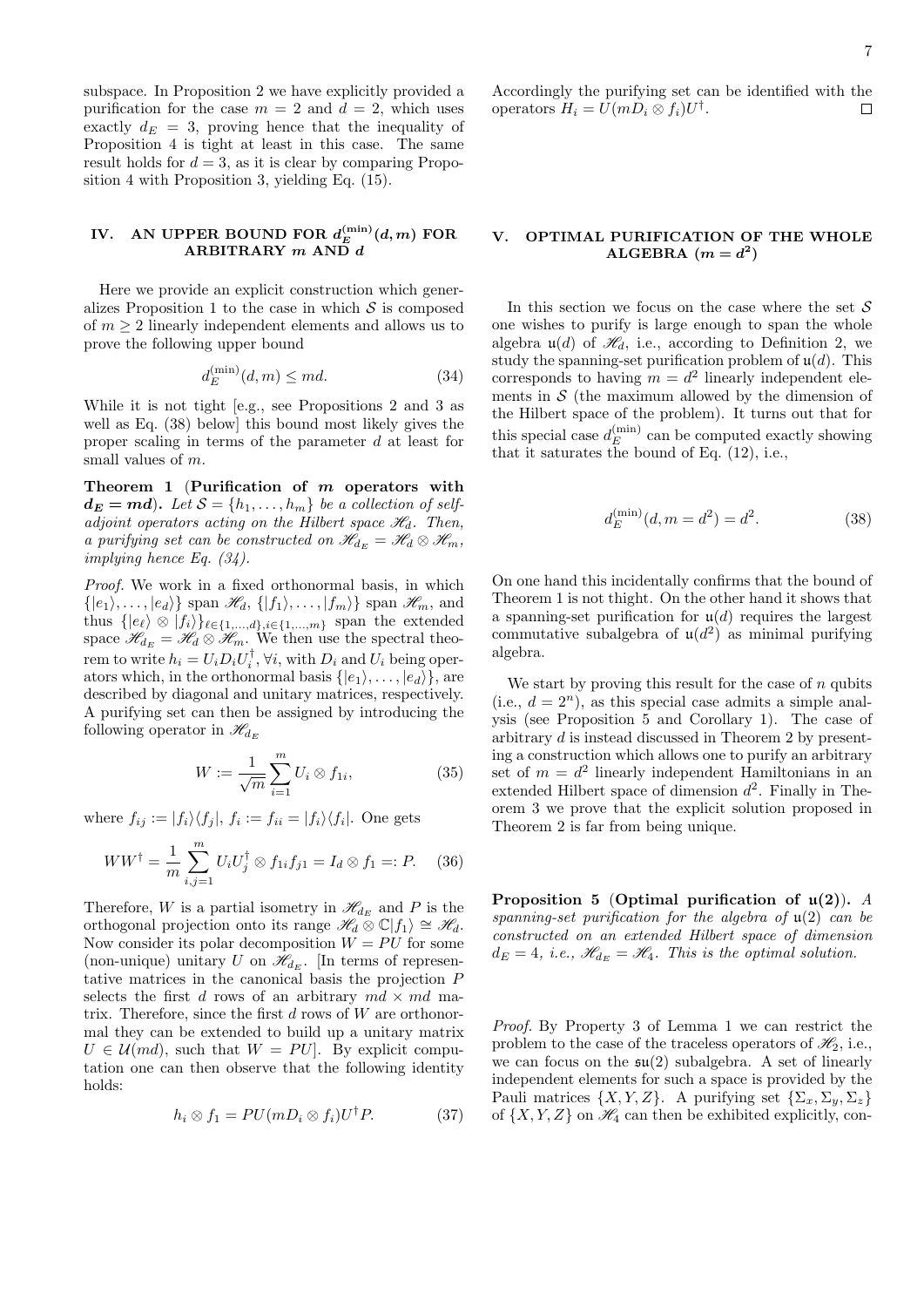sidering the following  $4 \times 4$  matrices,

$$
\Sigma_x = \begin{pmatrix}\n0 & 1 & 1+i & 0 \\
1 & 0 & 1+i & 0 \\
\hline\n1-i & 1-i & 1 & 0 \\
0 & 0 & 0 & -1\n\end{pmatrix},
$$
\n
$$
\Sigma_y = \begin{pmatrix}\n0 & -i & i & \frac{2+4i}{3} \\
i & 0 & 1 & \frac{1-i}{3} \\
-i & 1 & 0 & -1 \\
\frac{2-4i}{3} & \frac{1+i}{3} & -1 & 0\n\end{pmatrix},
$$
\n
$$
\Sigma_z = \begin{pmatrix}\n1 & 0 & -\frac{4+4i}{9} & \frac{7+8i}{9} \\
0 & -1 & \frac{5+5i}{9} & -\frac{16-i}{9} \\
\frac{-4-4i}{9} & \frac{5-5i}{9} & 0 & -i \\
\frac{7-8i}{9} & -\frac{16+i}{9} & i & 0\n\end{pmatrix},
$$
\n(39)

and taking  $P = I_2 \otimes (I_2 + Z)/2$ . It can be seen by direct calculation that they indeed commute. The optimality of the solution follows from the inequality (12).  $\Box$ 

Corollary 1 (Optimal purification of  $\mathfrak{u}(2^n)$ ). Consider  $\mathfrak{u}(2^n)$ , the Lie algebra of self-adjoint operators acting on n qubits (i.e.,  $\mathscr{H}_d = \mathscr{H}_2^{\otimes n}$ ). Then, a spanningset purification for this algebra can be constructed with operators acting on  $\mathscr{H}_{d_E} = \mathscr{H}_4^{\otimes n}$ . This is the optimal solution.

Proof. This result follows by observing that any element of  $\mathfrak{u}(2^n)$  can be expressed as a linear combination of tensor products of n (generalized) Pauli operators  $S_{\ell}$ , with the definitions  $S_0 = I_2, S_1 = X, S_2 = Y, S_3 = Z$ :

$$
h_j = \sum_{\substack{\ell_1, \dots, \ell_n \\ \in \{0, 1, 2, 3\}}} \beta_{\ell_1, \dots, \ell_n}^{(j)} S_{\ell_1} \otimes \dots \otimes S_{\ell_n} \quad (j = 1, \dots, 2^{2n}).
$$
\n(40)

Consider then the set formed by the operators

$$
H_j = \sum_{\substack{\ell_1,\ldots,\ell_n \\ \in \{0,x,y,z\}}} \beta_{\ell_1,\ldots,\ell_n}^{(j)} \Sigma_{\ell_1} \otimes \cdots \otimes \Sigma_{\ell_n},\qquad(41)
$$

with  $\Sigma_{\ell}$  defined in Eq. (39). The operators  $H_j$  act on the Hilbert space  $\mathscr{H}_{d_E} = \mathscr{H}_{4}^{\otimes n} = \mathscr{H}_{2}^{\otimes 2n}$  and commute with each other (this is because they are tensor products of commuting elements). Finally, by projecting them with  $P = [I_2 \otimes (I_2 + Z)/2]^{\otimes n}$  they yield  $h_i$ . The solution is optimal due to Eq. (12).  $\Box$ 

The above can be used to bound the minimal value of  $d_E$  for the case of an arbitrary finite-dimensional system  $\mathcal{H}_d$  by simply embedding it into a collection of qubit system. Specifically consider  $S = \{h_1, \ldots, h_m\}$ , a collection of m (not necessarily commuting) self-adjoint operators acting on the Hilbert space  $\mathcal{H}_d$  of finite dimension d. Then, setting  $n_0 = \lfloor \log_2 d \rfloor$ , a purifying set for S can be constructed on  $\mathscr{H}_{d_E} = \mathscr{H}_4^{\otimes n_0}$ . This implies that  $d_E$  can be chosen to be equal to  $4^{n_0} = (2^{n_0})^2 \simeq d^2$ . As a matter of fact, this result can be strengthened by showing that indeed  $d_E = d^2$  independently of the dimension d.

Theorem 2 (Optimal purification of  $\mathfrak{u}(d)$ ). A spanning-set purification for  $\mathfrak{u}(d)$  can be constructed on  $\mathcal{H}_{d_{E}} = \mathcal{H}_{d^2}$ . This is the optimal solution.

Proof. The proof is given in the Appendix, where a purifying set is explicitly constructed.  $\Box$ 

The construction presented in the proof of Theorem 2 in the Appendix provides a matrix U that allows to perform the purification of all the Hermitian matrices in  $\mathfrak{u}(d)$ . But actually we notice that almost any unitary matrix will do the job equally well, as we show now. So there is almost free choice in determining a matrix U that accomplishes the task, which can even be chosen at random in the parameter space.

**Theorem 3.** Almost all unitary matrices  $U \in \mathcal{U}(d^2)$ [with respect to (every absolutely continuous measure with respect to) Haar measure] are such that the map  $f_{PU}$  defined in the proof of Theorem 2 is surjective. This implies that almost all unitary matrices  $U \in \mathcal{U}(d^2)$  provide a purification for all sets of Hermitian operators.

*Proof.* The linear application  $f_{PU}$  defined in Eq. (A.1) maps  $Diag(d^2)$  into  $\mathfrak{u}(d)$ , which are both  $d^2$ -dimensional real vector spaces, and so it is surjective if and only if its determinant is different from zero. Calling  $x_{\ell,k}$  the entries of the matrix  $U$ , we see that  $f_{PU}$  depends quadratically on the complex variables  $x_{\ell,k}$ , and its determinant det  $f_{PU}$  is a polynomial in these variables.

Preliminarily, if we take  $U$  to be an arbitrary complex matrix, i.e., not necessarily unitary, the Theorem can be straightforwardly proved. In fact the set of  $U$ 's which make  $f_{PI}$  non-surjective are the zeros of the polynomial  $p(u_1, u_2, \ldots) := \det f_{PU}$ , where  $u_1, u_2, \ldots$  are real parameters which encode the matrix  $U$ . Such a polynomial is clearly non-vanishing, as we have found in Theorem 2 an instance of U for which  $f_{PI}$  is surjective. The zero set of a non-null analytic function is a closed set (as it is preimage of a closed set), nowhere dense (otherwise the analytic function would be zero on all its connected domain of convergence), and has zero Lebesgue measure. We prove this by induction. The proposition is true for non-null analytic functions of one real variable, as the zero set is discrete. In general, suppose that  $g(x_1, x_2, \ldots, x_K)$  is a non-null analytic function of real variables in  $\mathbb{R}^K$ . Then fixing  $x_1$ , the function  $g_{x_1}(x_2,...,x_K) := g(x_1, x_2,...,x_K)$  is an analytic function of  $K - 1$  variables. Calling S and  $S(x_1)$  the zero sets of  $g(x_1, x_2, \ldots, x_K)$  and  $g_{x_1}(x_2, \ldots, x_K)$ , respectively, by induction hypothesis  $S(x_1)$  must have  $(K-1)$ dimensional Lebesgue measure zero, for all except countably many values  $x_1 \in \mathbb{R}$ . Then we integrate the characteristic function

$$
\int \mathbf{1}_S(x_1, x_2, \dots, x_K) dx_1 dx_2 \cdots dx_K
$$

$$
= \int \left( \int \mathbf{1}_{S(x_1)}(x_2, \dots, x_K) dx_2 \cdots dx_K \right) dx_1
$$

$$
= \int 0 dx_1 \quad \text{(almost everywhere)}
$$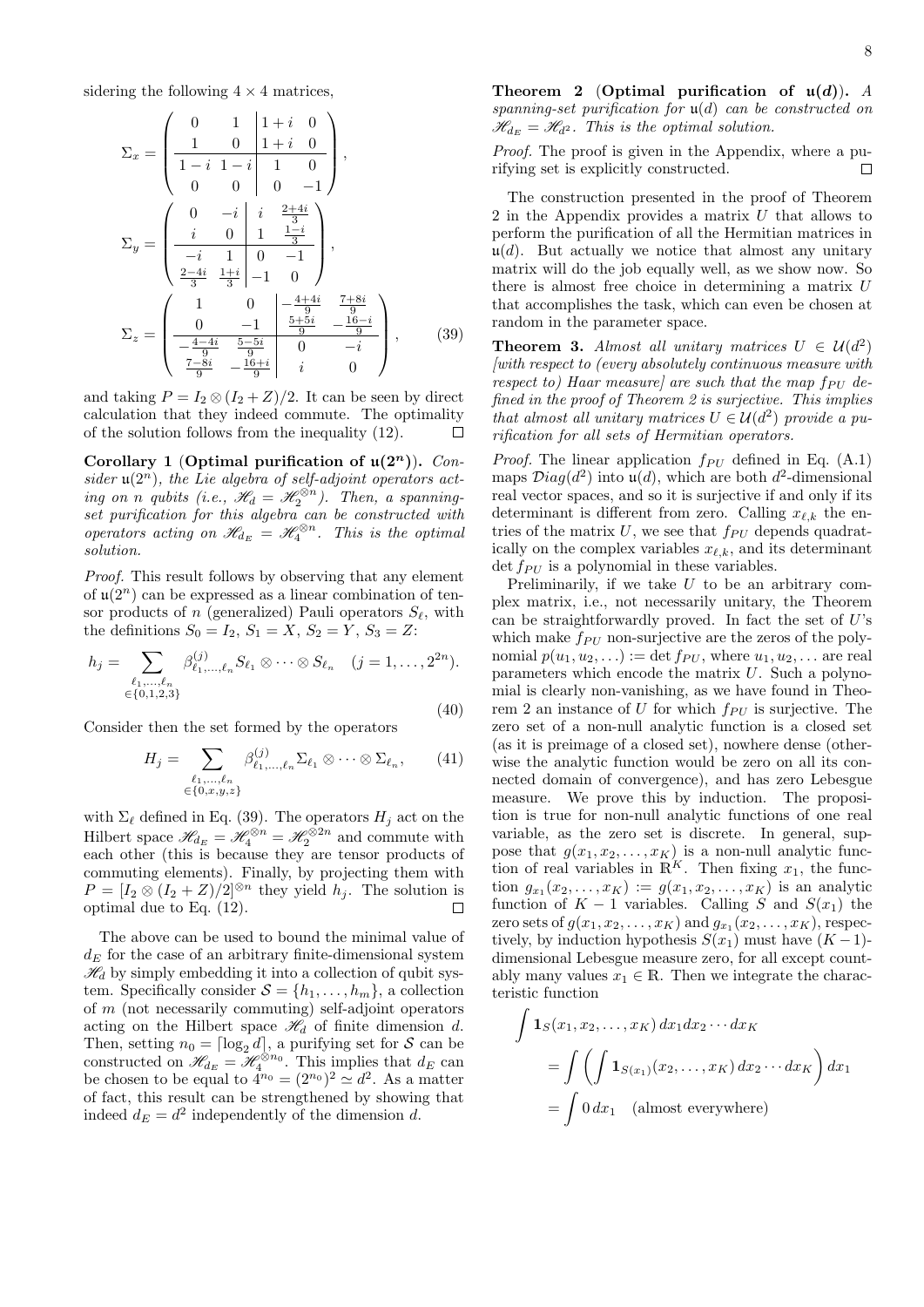$$
=0\tag{42}
$$

to achieve the stated result.

The same argument applies also when we restrict  $U$ to be unitary. In fact, any unitary matrix can be obtained as an exponential of a Hermitian matrix. So the same reasoning as above applies to the analytic function  $g(h_1, \ldots, h_K) = \det f(e^{iH})$  where  $h_1, \ldots, h_K$  are real parameters which encode the Hermitian matrix  $H$  [formally, the proof proceeds by considering a set of local charts that cover the manifold  $\mathcal{U}(d^2)$ . Moreover, it can be shown that the Haar measure on  $\mathcal{U}(d^2)$  is obtained from the Lebesgue measure on  $\mathfrak{u}(d^2)$  via multiplication by a Jacobian of an analytic function, which is always regular, and the property of having zero measure is preserved under this operation. П

### VI. GENERATOR PURIFICATION OF  $\mathfrak{u}(d)$ INTO  $\mathcal{H}_{d+1}$

The Propositions in Sec. III concern the purification of two Hamiltonians  $(m = 2)$ . In particular, it was proved in Proposition 2 that two non-commuting Hamiltonians acting on the Hilbert space  $\mathcal{H}_2$  of a qubit can be purified into two commuting Hamiltonians in an extended Hilbert space  $\mathscr{H}_3$ , namely, by extending the Hilbert space by only one dimension. It is in general not the case for a larger system: adding one dimension is typically not enough to purify a couple of Hamiltonians for a system of dimension  $d \geq 3$ , as proved in Proposition 4. See also Eq. (13).

On the other hand, Proposition 2 on the optimal purification for  $m = 2$  and  $d = 2$  helps us to prove that one can always find a purification of a generating set of  $\mathfrak{u}(d)$  which only involves a  $d_E = d + 1$  dimensional space. Expressed in the language introduced in Definition 2 this implies that the largest commutative subalgebra of  $\mathfrak{u}(d+1)$  provides a generator purification of  $\mathfrak{u}(d)$ . More precisely:

Theorem 4. A pair of randomly chosen commuting Hamiltonians  $H_1$  and  $H_2$  on  $\mathcal{H}_{d+1}$  almost surely provide a pair of Hamiltonians  $h_1$  and  $h_2$  which generate the full Lie algebra on  $\mathcal{H}_d$ , i.e.,  $\mathfrak{Lie}(h_1, h_2) = \mathfrak{u}(d)$ . In other words, almost all pairs of commuting Hamiltonians in  $\mathcal{H}_{d+1}$  are capable of quantum computation in  $\mathcal{H}_d$ .

Proof. To prove this statement, we have only to find an example of such a set  $\{H_1, H_2, P\}$  on  $\mathcal{H}_{d+1}$  that yields  $\{h_1, h_2\}$  generating the full Lie algebra on  $\mathcal{H}_d$  (see Ref. [16]). There is a particularly simple pair of generators  $\{h_1, h_2\}$  of  $\mathfrak{u}(d)$ , namely,

$$
h_1 = \begin{pmatrix} 1 & & & \\ & 0 & & & \\ & & \ddots & & \\ & & & 0 \end{pmatrix}, \quad h_2 = \begin{pmatrix} 0 & 1 & & & \\ 1 & 0 & 1 & & \\ & 1 & 0 & \ddots & \\ & & & \ddots & \ddots & 1 \\ & & & & 1 & 0 \end{pmatrix} . \tag{43}
$$

A proof that these generate  $\mathfrak{u}(d)$  is given in Ref. [24]. We can purify them in  $\mathcal{H}_{d+1}$ , by exploiting the formulas presented in Proposition 2 for the purification of a couple of Hamiltonians of a qubit. Indeed, two  $2 \times 2$  matrices

$$
\left(\begin{array}{cc} 1 & 0 \\ 0 & 0 \end{array}\right), \qquad \left(\begin{array}{cc} 0 & 1 \\ 1 & 0 \end{array}\right) \tag{44}
$$

are essentially Pauli matrices  $Z$  and  $X$ , and can be purified to

$$
\left(\begin{array}{c|c}1/2 & -1/\sqrt{2} & 0\\ \hline -1/\sqrt{2} & 1 & 0\\ 0 & 0 & 0\end{array}\right), \quad \left(\begin{array}{c|c}0 & 0 & \sqrt{2}\\ \hline 0 & 0 & 1\\ \sqrt{2} & 1 & 0\end{array}\right), (45)
$$

where we have used Properties 1 and 3 of Lemma 1 (multiplication by a constant and shift by the identity matrix) to convert the first matrix into  $-(1/2)Z$  and applied the purification formulas in Eq. (19), extending the matrices to the top-left by one dimension, instead of to the rightbottom. This suggests the purification of the above  $h_1$ and  $h_2$  to

$$
H_{1} = \begin{pmatrix} \frac{1}{2} & -\frac{1}{\sqrt{2}} & 0 & & & \\ -\frac{1}{\sqrt{2}} & 1 & 0 & & & \\ & 0 & 0 & 0 & & \\ & & & \ddots & & \\ & & & & \ddots & \\ & & & & & \ddots \\ & & & & & & 0 \end{pmatrix}, \qquad (46)
$$

$$
H_{2} = \begin{pmatrix} 0 & 0 & \sqrt{2} & & & \\ 0 & 0 & 1 & & & \\ \sqrt{2} & 1 & 0 & 1 & & \\ & & 1 & 0 & \ddots & \\ & & & & & \ddots & 1 \\ & & & & & 1 & 0 \end{pmatrix}, \qquad (47)
$$

These matrices actually commute  $[H_1, H_2] = 0$  and reproduce  $h_1$  and  $h_2$  once projected by the projection

$$
P = \begin{pmatrix} 0 & 0 & \cdots & 0 \\ 0 & & & \\ \vdots & & & \\ 0 & & & \end{pmatrix} . \tag{48}
$$

The existence of an example makes us sure that all the sets  $\{H_1, H_2, P\}$  on  $\mathcal{H}_{d+1}$  except for discrete sets of measure zero do the same job, yielding  $\{h_1, h_2\}$  generating the full  $\mathfrak{u}(d)$  [16].  $\Box$ 

In Ref. [16], it is shown that almost all pairs of commuting Hamiltonians  $\{H_1, H_2\}$  of *n* qubits are turned into  $\{h_1, h_2\}$  capable of quantum computation on  $n-1$ qubits, by projecting only a single qubit (i.e.,  $d_E = 2^n$ ) and  $d = 2^{n-1} = d_E/2$ . The above Theorem 4 shows that the reduction by only one dimension can already make a big difference.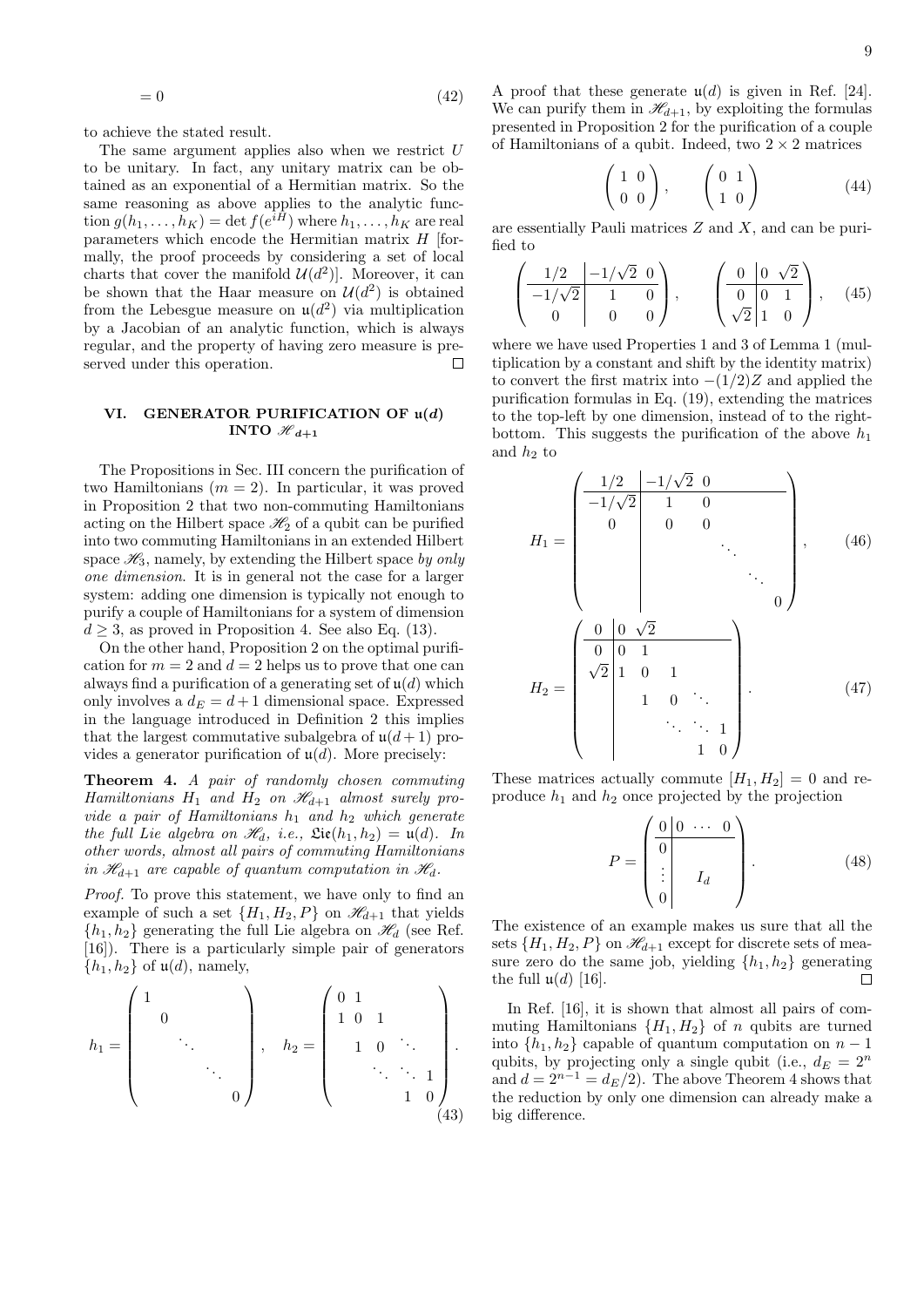

Figure 3: Plots of the admissible regions for  $d_E^{(\min)}(d,m)$  for the qutrit case  $(d = 3)$  as functions of m. The blue points give the dimensions for which an explicit construction is known. The gray lines give the known lower bounds on  $d_E^{(\min)}(3,m)$ . The black points give the values of  $d_E^{(\min)}(3, m)$  estimated by numeric inspection.

#### VII. CONCLUSIONS

In this work we have introduced the notion of Hamiltonian purification and the associated notion of algebra purification. As discussed in the Introduction these mathematical properties arise in the context of quantum control induced via a quantum Zeno effect [16]. We focus specifically on the problem of identifying the minimal dimension  $d_E^{\text{(min)}}$  $E(E^{(mn)}(d,m))$  which is needed in order to purify a generic set of  $m$  linearly independent Hamiltonians, providing bounds and exact analytical results in many cases of interest. In particular the value of  $d_E^{(\text{min})}$  $E(E^{(\min)}(d,m=d^2))$ has been exactly computed: this corresponds to the case where one wishes to induce a spanning-set purification of the whole algebra of operators acting on the input Hilbert space. For smaller values of  $m$ , apart from some special cases discussed in Sec. III, the quantity  $d_E^{(\text{min})}$  $E^{(\text{mm})}(d,m)$  is still unknown, e.g., see Fig. 3, which refers to the case  $d = 3$ . Finally for generator purification of  $\mathfrak{u}(d)$  we showed that a  $(d + 1)$ -dimensional Hilbert space can be sufficient. This allowed us to strengthen the argument in Ref. [16]: a rank-d projection suffices to turn commuting Hamiltonians on the  $(d + 1)$ -dimensional Hilbert space into a universal set in the d-dimensional Hilbert space.

### Acknowledgments

This work was partially supported by the Italian National Group of Mathematical Physics (GNFM-INdAM), by PRIN 2010LLKJBX on "Collective quantum phenomena: from strongly correlated systems to quantum simulators," and by Grants-in-Aid for Scientific Research (C) (No. 22540292 and No. 26400406) from JSPS, Japan.

### Appendix: Proof of Theorem 2

Here we prove Theorem 2 in Sec. V. The optimality of the construction follows from the inequality (12). From Eq. (4), we can prove that such a solution exists by showing that there are a unitary  $U \in \mathcal{U}(d^2)$  and a rank-d projection P defined on  $\mathcal{H}_{d^2}$  such that the linear map  $f_{PU} : Diag(d^2) \rightarrow \mathfrak{u}(d),$ 

$$
f_{PU}(D) \oplus 0_{d^2-d} = PUDU^{\dagger}P, \tag{A.1}
$$

is surjective. Without loss of generality we are considering  $\mathcal{H}_{d^2} = \mathcal{H}_d \oplus \mathcal{H}_{d^2-d}$ , so that  $P = I_d \oplus 0_{d^2-d}$ , and (A.1) reads

$$
f_{PU}(D) = WDW^{\dagger},\tag{A.2}
$$

where we can parametrize the matrix  $W : \mathcal{H}_{d} \to \mathcal{H}_{d}$  as

$$
W = \begin{pmatrix} x_{1,1} & \cdots & x_{1,d} & x_{1,d+1} & \cdots & \cdots & x_{1,d^2} \\ \vdots & \ddots & \vdots & \vdots & \cdots & \cdots & \vdots \\ x_{d,1} & \cdots & x_{d,d} & x_{d,d+1} & \cdots & \cdots & x_{d,d^2} \end{pmatrix}
$$
  
= 
$$
\begin{pmatrix} X_1 \\ X_2 \\ \vdots \\ X_d \end{pmatrix} \equiv \left( X^1 \cdots X^d \middle| X^{d+1} \cdots \cdots X^{d^2} \right).
$$
 (A.3)

Here  $x_{\ell,j}$  is the matrix element associated with the  $\ell$ th row and the j<sup>th</sup> column of the unitary  $U$ , and where for  $\ell \in \{1, \ldots, d\}$  we define  $X_{\ell}$  as the complex row vector of  $\mathbb{C}^{d^2}$  whose jth component is  $x_{\ell,j}$ , while for  $j \in \{1, ..., d^2\}$ we define  $X^j$  as the complex column vector of  $\mathbb{C}^d$  whose  $\ell$ th component is  $x_{\ell,j}$ . The unitarity condition for U requires the row vectors  $X_1, \ldots, X_d$  to be orthonormal, i.e.,

$$
X_{\ell} \cdot X_{\ell'}^{\dagger} = \sum_{j=1}^{d^2} x_{\ell,j} x_{\ell',j}^* = \delta_{\ell,\ell'}.
$$
 (A.4)

The surjectivity condition for  $f_{PU}$  instead can be analyzed in terms of the column vectors  $X^j$ . Consider in fact the basis for  $Diag(d^2)$  consisting of matrices  $\hat{u}_{ii}$  with  $i \in \{1, \ldots, d^2\}$  with only one non-zero entry, 1 in the *i*th position on the diagonal. The function  $f_{PU}$  is then surjective if the matrices  $f_{PU}(\hat{u}_{11}), \ldots, f_{PU}(\hat{u}_{d^2d^2})$  are linearly independent, i.e., if they span the whole algebra  $\mathfrak{u}(d)$ . These are explicitly given by

$$
f_{PU}(\hat{u}_{ii}) = W \hat{u}_{ii} W^{\dagger}
$$
  
= 
$$
\begin{pmatrix} |x_{1,i}|^2 & x_{1,i} x_{2,i}^* & \cdots & x_{1,i} x_{d,i}^* \\ x_{2,i} x_{1,i}^* & |x_{2,i}|^2 & \cdots & x_{2,i} x_{d,i}^* \\ \vdots & \vdots & \ddots & \vdots \\ x_{d,i} x_{1,i}^* & x_{d,i} x_{2,i}^* & \cdots & |x_{d,i}|^2 \end{pmatrix}
$$
  
=  $X^i \times X^{i\dagger}$ , (A.5)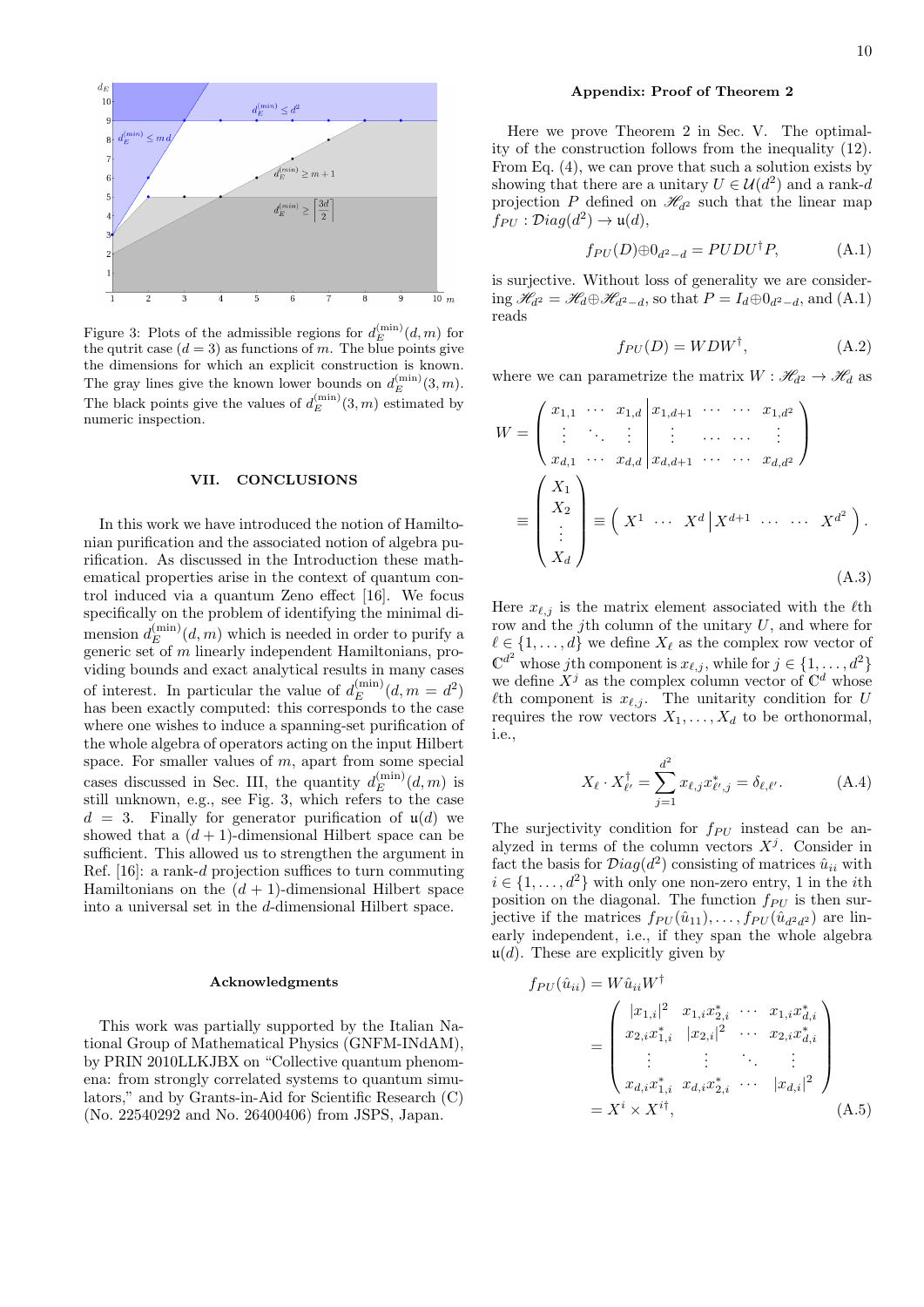where the last identity stresses the fact that, by construction,  $f_{PU}(\hat{u}_{ii})$  can be seen as the outer product " $\times$ " of the vector  $X^i$  with itself [25].

In order to identify a solution for the problem we have hence to find an assignment for the coefficients  $x_{\ell,j}$  which fulfill the condition (A.4) while ensuring that the matrices  $(A.5)$  span the whole  $\mathfrak{u}(d)$ . To show this we proceed by steps. First we identify values for  $x_{\ell,i}$  in such a way that the associated  $d \times d^2$  matrix W guarantees that  $\{\widetilde{W}\hat{u}_{ii}\widetilde{W}^{\dagger}\}_{i\in\{1,\ldots,d^2\}}$  provides a basis for  $\mathfrak{u}(d)$ , hence that the associated mapping  $f_{\widetilde{W}}$  is surjective. Then we modify  $\widetilde{W}$  in such a way that the condition (A.4) is fulfilled by orthonormalizing its rows, while making sure that the surjectivity condition of the associated mapping is preserved.

Calling  $e_i$  the row vector of  $\mathbb{C}^d$  with 1 in the *i*th position and introducing  $e_{n,m}^{(+)} := e_n + e_m$  and  $e_{n,m}^{(-)} :=$  $e_n - ie_m$ , a basis for  $\mathfrak{u}(d)$  is given by the following matrices [26]

$$
\begin{cases}\n e_n^{\dagger} \times e_n, & n \in \{1, ..., d\}, \\
 e_{n,m}^{(+) \dagger} \times e_{n,m}^{(+)}, & n < m \in \{1, ..., d\}, \\
 e_{n,m}^{(-) \dagger} \times e_{n,m}^{(-)}, & n < m \in \{1, ..., d\}.\n\end{cases} (A.6)
$$

From Eq. (A.5) it follows that this set can be obtained as  $f_{\widetilde{W}}(\hat{u}_{ii}) = W \hat{u}_{ii} W^{\dagger}$  if we take as matrix W the one<br>with column vectors with column vectors

$$
\begin{cases}\nX^{1} = e_{1}^{\dagger}, & (A.7) \\
\vdots & (A.7) \\
X^{d} = e_{d}^{\dagger}, \\
\vdots & \vdots \\
X^{2d} = e_{1,d}^{(+)\dagger}, \\
X^{2d+1} = e_{2,3}^{(+)\dagger}, \\
\vdots & \vdots \\
X^{\frac{d(d+3)}{2}} = e_{1,d}^{(-)\dagger}, \\
\vdots & \vdots \\
X^{\frac{d(d+3)}{2}} = e_{1,d}^{(-)\dagger}, \\
X^{d(2+1)} = e_{2,3}^{(+)\dagger}, \\
\vdots & \vdots \\
X^{d^{2}} = e_{d-1,d}^{(-)\dagger}.\n\end{cases}
$$
\n(A.8)

For instance, in the case  $d = 4$ , this choice gives

 $\overline{ }$ 

<sup>W</sup><sup>f</sup> <sup>=</sup> 1 0 0 0 1 1 1 0 0 0 1 1 1 0 0 0 0 1 0 0 1 0 0 1 1 0 i 0 0 1 1 0 0 0 1 0 0 1 0 1 0 1 0 i 0 i 0 1 0 0 0 1 0 0 1 0 1 1 0 0 i 0 i i . (A.9)

Accordingly  $f_{\widetilde{W}}(\hat{u}_{ii}) = W \hat{u}_{ii} W^{\dagger}$  span all  $\mathfrak{u}(d)$  and so  $f_{\widetilde{W}}$ is a surjective (hence invertible) linear function. Now,  $\widetilde{W}$ does not have orthonormal rows, so it cannot be straightforwardly extended to a unitary operator on  $\mathcal{H}_{d^2}$ : we have to orthonormalize them. We observe that the scalar product between the rows  $X_1, \ldots, X_d$  of  $\widetilde{W}$  gives

$$
\begin{cases} X_n \cdot X_n^{\dagger} = 2d - 1, & n \in \{1, ..., d\}, \\ X_n \cdot X_m^{\dagger} = 1 - i, & n < m \in \{1, ..., d\}, \\ X_n \cdot X_m^{\dagger} = 1 + i, & n > m \in \{1, ..., d\}. \end{cases}
$$
 (A.10)

We can orthogonalize them by changing only the entries of the leftmost  $d \times d$  submatrix of W. In the case  $d = 4$ we start with

$$
A_{(0)} = \begin{pmatrix} 1 & 0 & 0 & 0 \\ 0 & 1 & 0 & 0 \\ 0 & 0 & 1 & 0 \\ 0 & 0 & 0 & 1 \end{pmatrix} .
$$
 (A.11)

Then, we make the first row orthogonal to all the others by adding  $-1 - i$  to all subdiagonal elements in the first column,

$$
A_{(1)} = \begin{pmatrix} 1 & 0 & 0 & 0 \\ -1 - i & 1 & 0 & 0 \\ -1 - i & 0 & 1 & 0 \\ -1 - i & 0 & 0 & 1 \end{pmatrix} .
$$
 (A.12)

Now,  $X_2 \cdot X_3^{\dagger} = X_2 \cdot X_4^{\dagger} = 1 - i + (-1 - i)(-1 + i) = 3 - i$ , so we can make  $X_2$  orthogonal to all the other rows with

$$
A_{(2)} = \begin{pmatrix} 1 & 0 & 0 & 0 \\ -1 - i & 1 & 0 & 0 \\ -1 - i & -3 - i & 1 & 0 \\ -1 - i & -3 - i & 0 & 1 \end{pmatrix}.
$$
 (A.13)

Finally,  $X_3 \cdot X_4^{\dagger} = 1 - i + (-1 - i)(-1 + i) + (-3 - i)(-3 +$  $i) = 13 - i$ , and we can make all the vectors orthogonal with

$$
A_{(3)} = \begin{pmatrix} 1 & 0 & 0 & 0 \\ -1 - i & 1 & 0 & 0 \\ -1 - i & -3 - i & 1 & 0 \\ -1 - i & -3 - i & -13 - i & 1 \end{pmatrix}.
$$
 (A.14)

This can be extended to any dimension  $d$  replacing the leftmost  $d \times d$  matrix of  $\widetilde{W}$  with the triangular matrix

$$
A_{(d-1)} = \begin{pmatrix} 1 & 0 & 0 & 0 & \cdots & 0 \\ a_1 & 1 & 0 & 0 & \cdots & 0 \\ a_1 & a_2 & 1 & 0 & \cdots & 0 \\ a_1 & a_2 & a_3 & 1 & \cdots & 0 \\ \vdots & \vdots & \vdots & \vdots & \ddots & \vdots \\ a_1 & a_2 & a_3 & a_4 & \cdots & 1 \end{pmatrix}, \quad (A.15)
$$

where  $a_1 = -1 - i$  while for  $n \in \{2, \ldots, d-1\}$  the remaining subdiagonal elements are obtained by solving the recursive equation

$$
a_n = -1 - i - \sum_{k=1}^{n-1} |a_k|^2.
$$
 (A.16)

For future reference we notice that all  $a_n$  have negative real and imaginary parts,

Re 
$$
a_n = -\left(1 + \sum_{k=1}^{n-1} |a_k|^2\right)
$$
, Im  $a_n = -1$ . (A.17)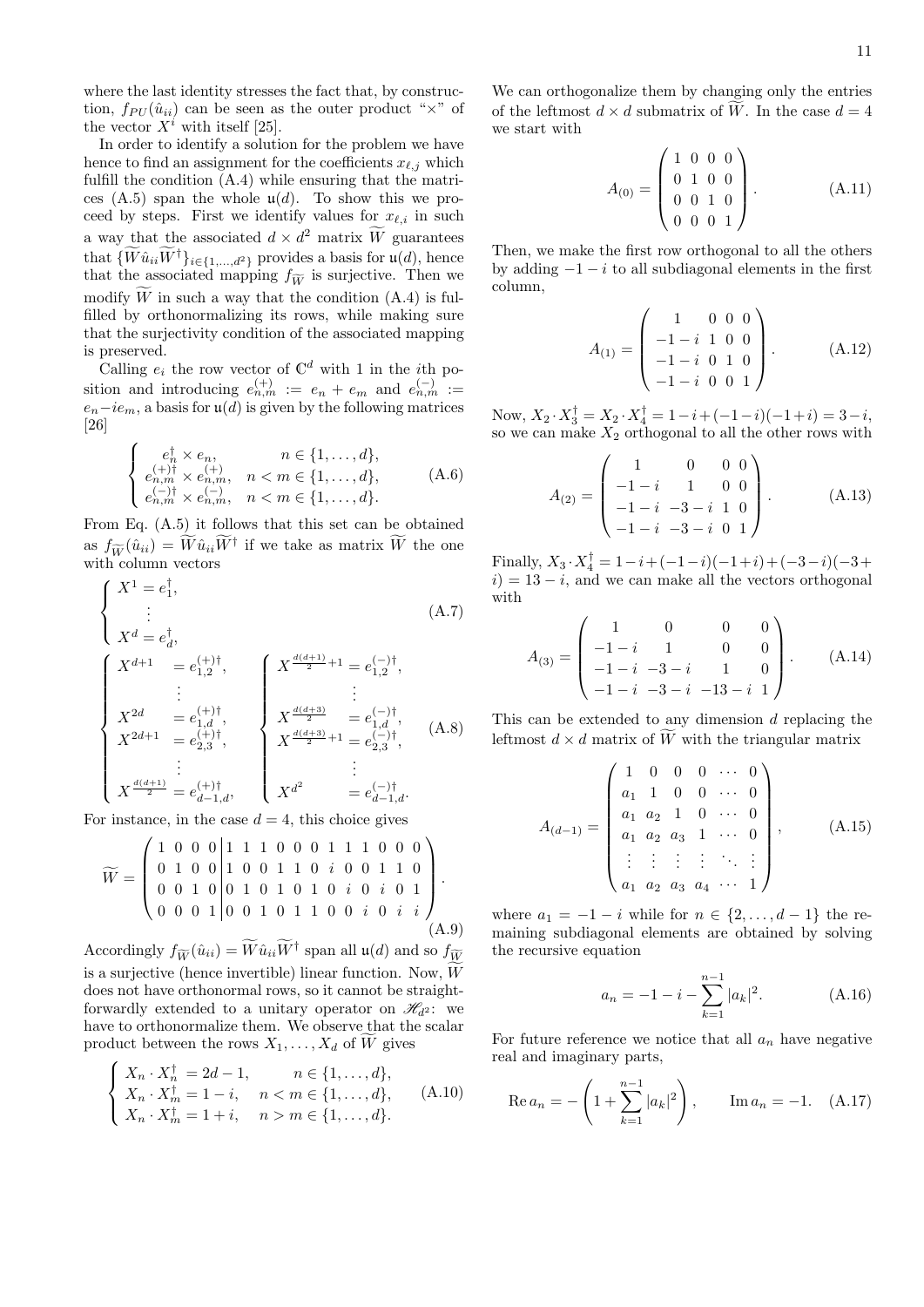Next, the rows of the submatrix  $A_{(d-1)}$  are normalized to 1 obtaining

$$
\begin{pmatrix}\n1 & 0 & 0 & \cdots & 0 \\
a_1/N_1 & 1/N_1 & 0 & \cdots & 0 \\
a_1/N_2 & a_2/N_2 & 1/N_2 & \cdots & 0 \\
a_1/N_3 & a_2/N_3 & a_3/N_3 & \cdots & 0 \\
\vdots & \vdots & \vdots & \vdots & \vdots \\
a_1/N_{d-1} & a_2/N_{d-1} & a_3/N_{d-1} & \cdots & 1/N_{d-1}\n\end{pmatrix},
$$
\n(A.18)

with  $N_n = \sqrt{1 + \sum_{k=1}^n |a_k|^2} = \sqrt{|\text{Re } a_{n+1}|}$ . We now replace this into the  $W$  and normalize the resulting rows replace this into the *W* and normalize the resulting rows<br>to 1 by dividing them by the constants  $\sqrt{2d-1}$ . The resulting  $d \times d^2$  matrix is our solution W. By construction it has orthonormal rows as required by (A.4), so it can be extended to a unitary matrix U, such that  $W = PU$ .

Moreover the associated function  $f_{PU}$  is still surjective. This can be proven by induction. To this end we find it useful to introduce the notion of  $k$ -submatrix: specifically a k-lower-right submatrix (k-LRS) is a  $d \times d$  Hermitian matrix whose non-zero entries are only in lower-right submatrix associated with the last  $k$  rows and columns. We then call R the right part of the matrix W (the last  $d^2-d$ columns), which is the same as the one we had for the W apart from the global rescaling by the factor  $1/\sqrt{2d-1}$ . The basic step is to show that, under outer products with themselves,  $X^d$  and the columns of R span all the 1-LRS. This is obvious, as such matrices are obtained as a multiple of  $X^d \cdot X^{d\dagger}$ . Then, we have to show that, if we have  $X^d, X^{d-1}, \ldots, X^{d-k}$  and the columns of R, we can span all  $(k + 1)$ -LRSs. By induction hypothesis, we suppose that we can already obtain all k-LRSs. To prove the thesis is then sufficient to show that we can generate the set of  $(k + 1)$ -LRSs whose non-zero elements are given by

$$
\begin{pmatrix}\n1 & 0 & \cdots & 0 \\
0 & & & \\
\vdots & & \sharp & \\
0 & & & \n\end{pmatrix}, \begin{pmatrix}\n0 & 1 & \cdots & 0 \\
1 & & & \\
\vdots & & \sharp & \\
0 & & & \n\end{pmatrix}, \dots, \begin{pmatrix}\n0 & 0 & \cdots & 1 \\
0 & & & \\
\vdots & & \sharp & \\
1 & & & \n\end{pmatrix}, \\
\begin{pmatrix}\n0 & -i & \cdots & 0 \\
i & & & \\
\vdots & & \sharp & \\
0 & & & \n\end{pmatrix}, \dots, \begin{pmatrix}\n0 & 0 & \cdots & -i \\
0 & & & \\
\vdots & & \sharp & \\
i & & & \n\end{pmatrix}, \dots, \begin{pmatrix}\n0 & 0 & \cdots & -i \\
0 & & & \\
\vdots & & \sharp & \\
i & & & \n\end{pmatrix}, \tag{A.19}
$$

- [1] J. P. Dowling and G. J. Milburn, Phil. Trans. R. Soc. A 361, 1655 (2003).
- [2] D. Deutsch, in Proceedings of the Sixth International Conference on Quantum Communication, Measurement and Computing, edited by J. H. Shapiro and O. Hirota

where the symbol " $\sharp$ " represents a generic  $k \times k$  matrix. To achieve this we are allowed to use arbitrary linear combinations of the following set of  $(k + 1)$ -LRSs, which are trivially generated via outer product by the vectors  $X^d, X^{d-1}, \ldots, X^{d-k}$  and by the columns of R,

$$
\begin{pmatrix}\n\frac{1}{N_{d-k-1}} \left| \frac{a_{d-k}^*}{a_{d-k}} \frac{N_{d-k}}{N_{d-k}} \right| & \cdots & \frac{a_{d-k}^*}{N_{d-1}} \\
\vdots & \vdots & \vdots \\
\frac{a_{d-k}}{N_{d-1}} \left| & \frac{1}{N_{d-k}} \right| & \cdots & \frac{1}{N_{d-k}} \\
\frac{1}{N_{d-k}} \left| \frac{1 \cdots 0}{N_{d-k}} \right| & \cdots & \frac{1}{N_{d-k}} \left| \frac{1}{N_{d-k}} \right| & \cdots & \frac{1}{N_{d-k}} \\
\vdots & \vdots & \vdots & \vdots \\
\frac{1}{N_{d-k-1}} \left| \frac{1 \cdots 0}{N_{d-k}} \right| & \cdots & \frac{1}{N_{d-k}} \left| \frac{1 \cdots 0}{N_{d-k}} \right| & \cdots & \frac{1}{N_{d-k}} \\
\vdots & \vdots & \vdots & \ddots & \vdots \\
0 & \cdots & \frac{1}{N_{d-k}} \left| \frac{1 \cdots 0}{N_{d-k}} \right| & \cdots & \frac{1}{N_{d-k}} \left| \frac{1 \cdots 0}{N_{d-k}} \right| & \cdots & \frac{1}{N_{d-k}} \\
\vdots & \vdots & \vdots & \ddots & \vdots \\
0 & \cdots & \frac{1}{N_{d-k}} \left| \frac{1 \cdots 0}{N_{d-k}} \right| & \cdots & \frac{1}{N_{d-k}} \left| \frac{1 \cdots 0}{N_{d-k}} \right| & \cdots & \frac{1}{N_{d-k}} \\
\vdots & \vdots & \vdots & \ddots & \vdots \\
0 & \cdots & \frac{1}{N_{d-k}} \left| \frac{1 \cdots 0}{N_{d-k}} \right| & \cdots & \frac{1}{N_{d-k}} \left| \frac{1 \cdots 0}{N_{d-k}} \right| & \cdots & \frac{1}{N_{d-k}} \left| \frac{1 \cdots 0}{N_{d-k}} \right| & \cdots & \frac{1}{N_{d-k}} \left| \frac{1 \cdots 0}{N_{d-k}} \right| & \cdots & \frac{1}{N_{d-k}} \left| \frac{1 \cdots 0}{N_{d-k}} \right| & \cdots & \frac{1}{N_{d-k}} \left| \frac{1 \cd
$$

The result can then be trivially proved by showing that among such linear combinations one can identify the  $(k+$ 1)-LRSs whose non-zero elements are in the form

$$
\begin{pmatrix}\n\frac{c}{0} & \cdots & 0 \\
\vdots & & \vdots \\
0 & & \end{pmatrix}, \quad (A.23)
$$

with  $c \neq 0$ . This is done by starting from the matrix (A.20) and then subtracting the off-diagonal elements using the matrices (A.21) and (A.22). As a result, we get a matrix (A.23) with

$$
c = \frac{1}{N_{d-k-1}} - \sum_{j=1}^{k} \frac{1}{N_{d-j}} (\text{Re } a_{d-k} + \text{Im } a_{d-k}), \quad (A.24)
$$

which is indeed different from zero, as according to Eq. (A.17) all the terms are positive. This concludes the induction step, and the Theorem is proven.  $\Box$ 

(Rinton Press, Princeton, NJ, 2003).

[3] P. Zoller, Th. Beth, D. Binosi, R. Blatt, H. Briegel, D. Bruss, T. Calarco, J. I. Cirac, D. Deutsch, J. Eisert, A. Ekert, C. Fabre, N. Gisin, P. Grangiere, M. Grassl, S. Haroche, A. Imamoglu, A. Karlson, J. Kempe, L.